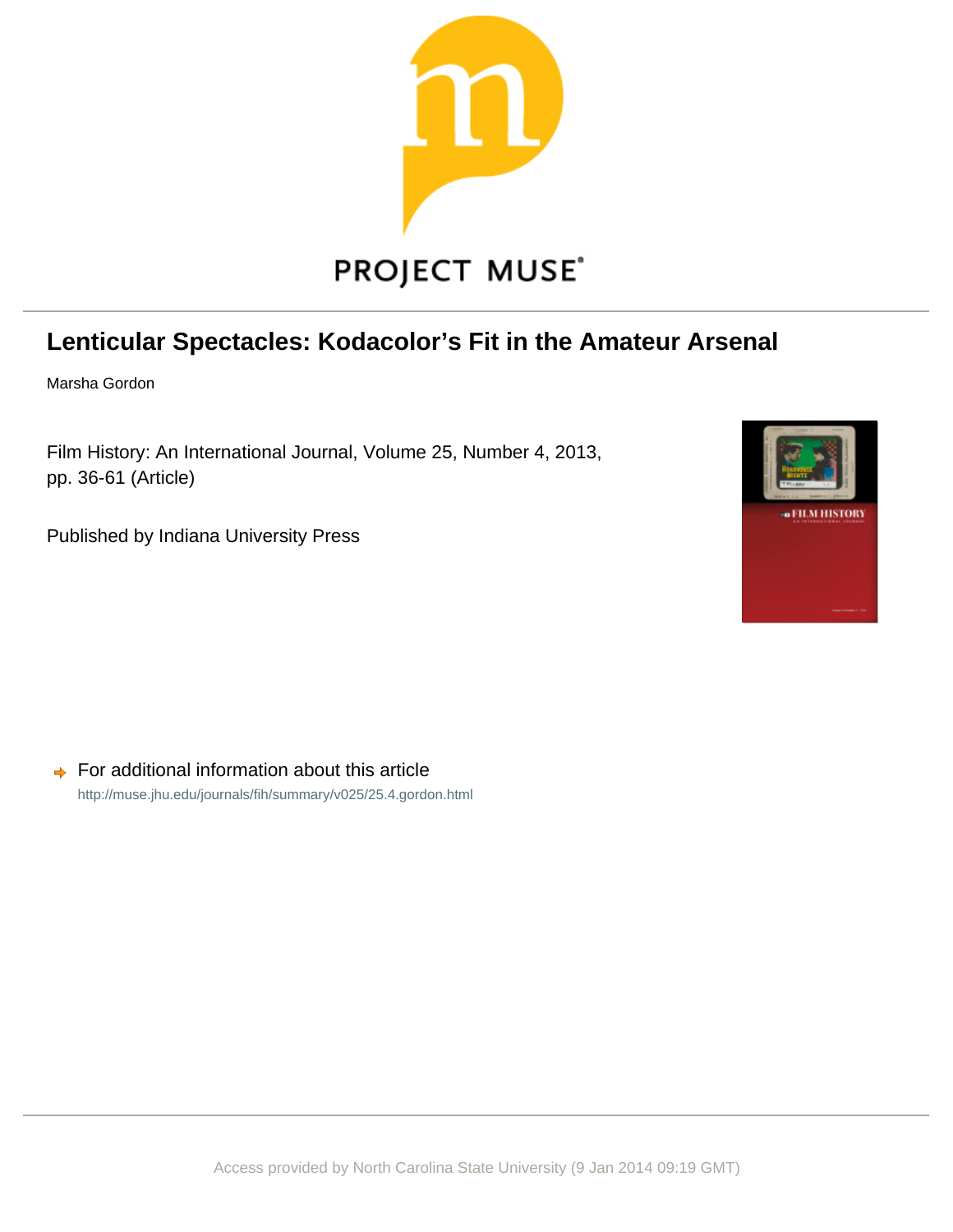### MARSHA GORDON

# **Lenticular Spectacles: Kodacolor's Fit in the Amateur Arsenal**

**ABSTRACT:** On the American marketplace for only a short period, and more precious and temperamental than black-and-white 16mm film stock, Kodacolor (in production from 1928 through 1935) is occasionally encountered in home movie collections but has not been examined in a scholarly context. This essay contextualizes the format and will make a case for its importance to screen studies, especially for amateur film history. Kodacolor provided the home moviemaker with something even Hollywood filmmakers did not have at the time: a relatively easy way to make and show color films. After establishing the history of Kodacolor, I explore one family's aesthetically and technically fascinating use of the format. This amateur film collection, on deposit at Northeast Historic Film, facilitates some pertinent observations about how and why this technology was employed and why it had such a short-lived existence.

**KEYWORDS:** home movies, Kodacolor, amateur film, travel movies, orphan films, 16mm film, Northeast Historic Film

With the exception of a 2009 *Film History* article by Kaveh Askari about amateur filmmaker Alexander Black, contemporary scholarship about 16mm Kodacolor motion picture film and its role in the history of amateur cinematography is nonexistent.1 Perhaps this neglect is attributable to a combination of its brief time on the market from 1928 until 1935 or its idiosyncratic technical requirements (and relative rarity) along with its exclusively nontheatrical applications. Despite its short-lived and somewhat rarefied existence, Kodacolor played an important role in the serious home moviemaker's arsenal that deserves better understanding. The stock, as well as the procedures needed to properly utilize it, was innovative and sophisticated, arming the amateur filmmaker with something even Hollywood filmmakers did not have access to at the time—a relatively easy and effective way to film and project in color.<sup>2</sup> For this reason alone, scholars of both amateur and theatrical film of this period should be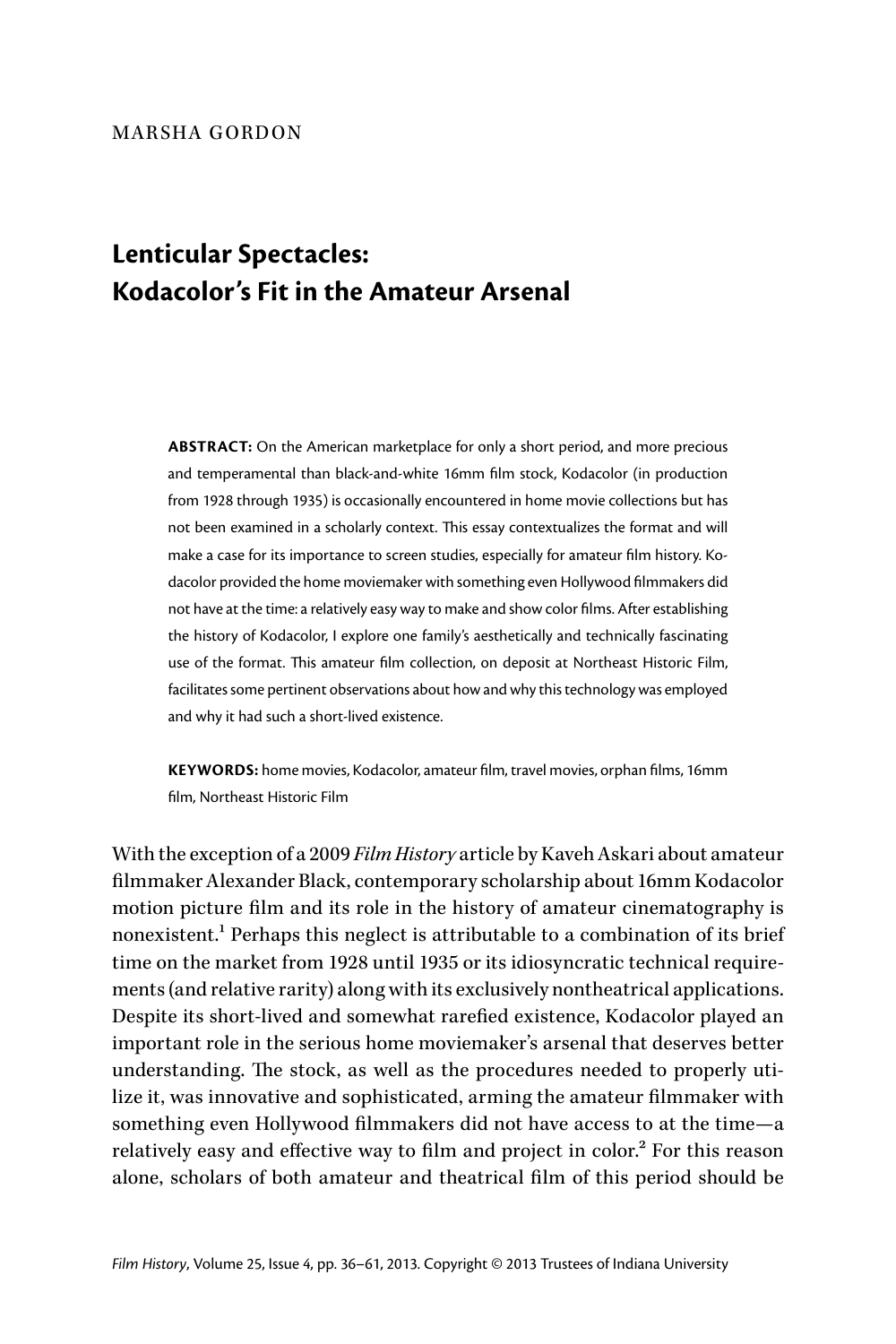knowledgeable about the phenomenon of Kodacolor. To that end, this essay provides a technological and cultural history of the format, in part to suggest Kodacolor's importance as a fairly radical deviation from the original black-and-white 16mm film stock with which the amateur cinematographer could capture the world. What follows includes a case study of Kodacolor's use in one family's home movies from the time period, which affords a clear example of ways the technology was employed by small-gauge enthusiasts, and which will allow future researchers in this area a point of comparison to other Kodacolor-inclusive home movie collections.

# **"An Epochal Forward Step in Amateur Picture-Making"3**

The *New York Times* reported that on July 20, 1928, in the presence of "a distinguished audience of scientists, inventors, educators, publishers and business leaders . . . Mr. Eastman gave the first public demonstration of his new 'kodacolor' process, casting incredibly gorgeous color tones on a moving picture screen less than half the size of an ordinary classroom blackboard."<sup>4</sup> Included among the honored guests were Thomas Edison (who confessed his own past failures to develop color film technology); president of Radio Corporation of America Maj. Gen. James G. Harbord (who noted Kodacolor's potential applications for the military as well as for television); Amateur Cinema League president Hiram Percy Maxim; television pioneer Dr. E. F. W. Alexanderson, to whose New York home the first television broadcast had just been made in 1927; and US Commissioner of Education Dr. John Tigert (see figs. 1 and 2). The symbolic importance of these high-profile observers is worth noting since the demonstration very deliberately commingled figureheads of film history with the moving image's not-too-distant broadcast future; representatives of government and education; and advocates of commercial and nontheatrical interests. In other words, these eyewitnesses suggested ambitions about the widespread applicability and impact of Kodacolor. In an effusive article in *The Movie Makers* detailing this event, Maxim reported that these distinguished attendees were truly moved by the exhibition, explaining that he personally felt as if he was watching things that were "not at all a picture" but that were, because of their appearance in color, "real," making him feel as if he was "really in the presence of the actuality."5 Though the author of the *New York Times* report on the demonstration does not appear to be unduly critical, his initial press coverage alludes to one of Kodacolor's drawbacks: the limited 16.5-by-22-inch size of the image that could be successfully projected, due to what the article termed "technical difficulties," but which would more accurately have been described as a technical *limitation* of Kodacolor created by the high degree of absorption of light by the color filter attached to the Kodascope (Model A, Model B, or Series K) projector.6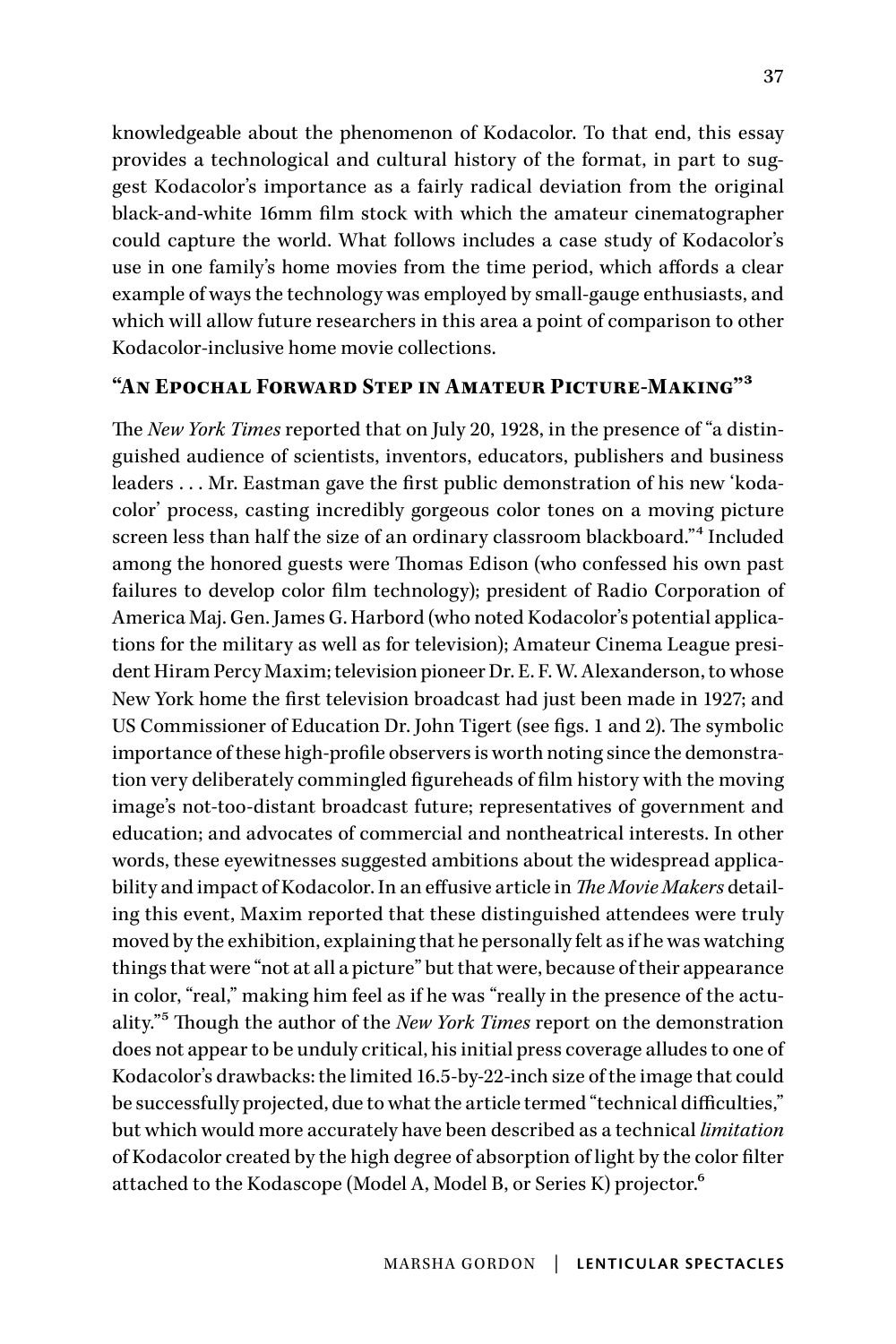



**Figs. 1 and 2:** Frame grabs from the original Kodacolor demonstration film made by the Eastman Kodak Company for the 1928 public Kodacolor demonstration. George Eastman (left) and Thomas Edison (right) are shown shooting Kodacolor film during the day; the film was then developed and exhibited at the evening demonstration. (Although the print version of this article reproduces color images in black and white, the online version of the article will reproduce all color images in color.) Courtesy of George Eastman House International Museum of Photography and Film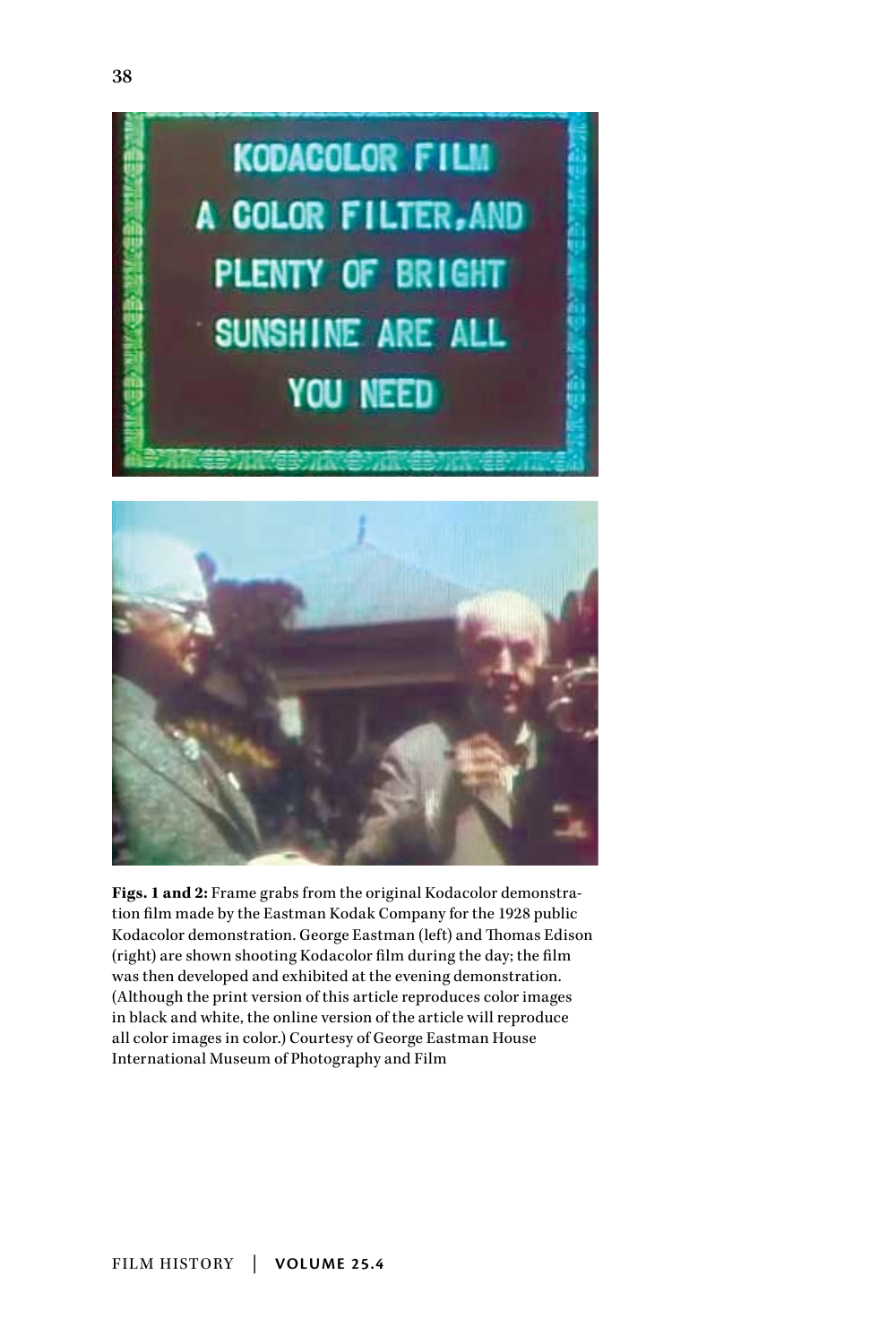Kodacolor must be considered alongside the camera with which it was marketed, the Ciné-Kodak, which debuted in 1923—the year 16mm film was introduced—well before Kodacolor was commercially viable.<sup>7</sup> All of the advertisements for the Ciné-Kodak outfit bragged of its user-friendly qualities, characterized by cameras and projectors that made films, as one 1928 *Los Angeles Times* advertisement put it, "as easy to take as snapshots and as easy to show as playing a record on the phonograph."8 As with so many other new technologies, the oft-used strategy being deployed here makes the "newest" technology seem exciting and worth paying for, but also unintimidating and familiar. Another advertisement from 1930 described the Ciné-Kodak camera as so "remarkably simple" that even "a child can operate [it]!" It goes on: "If you can look through a finder and press a lever, you can take successful movies with it . . . in black-andwhite or, if you wish, in *Full Color.*"<sup>9</sup> It is worth noting that after just two years on the market, it is the camera and projector really being advertised here; color film is simply part of the marketing and no longer the exciting "new" feature being purveyed.

Eastman Kodak's moving picture version of what was actually a French innovation in color photography was always marketed for exclusively amateur, 16mm applications. One of the most innovative aspects of Kodacolor was its adaptability to existing cameras and projectors (fig. 3). Users needed to obtain a Kodacolor filter attachment for the Ciné-Kodak, which had red, green, and blue-violet bands across its face, through which light in the appropriate spectrum passed and was registered on the film emulsion on the back side of the film (fig. 4). One of Kodacolor's selling points was, in fact, its ability to capture and project color images without any color being present *on the film itself*; it was, technically speaking (and to the naked eye), black-and-white film. Inventor and Eastman Kodak Laboratories director Dr. C. E. K. Mees explained that the lenticular surface of the film was

embossed by running it through steel rollers with tiny cylindrical lenses composed of the film base material and extending lengthwise of the film. The lenses on the film are about seven times narrower than the dots making up the illustrations in a newspaper, and they are therefore invisible except under a microscope. They cover completely the surface of the side of the film opposite from the sensitive emulsion . . . The function of the lenses embossed on the film is to guide the rays of light falling upon each tiny area and lay them on the sensitive emulsion as three distinct impressions corresponding to the three filter areas, so that the three colors covering the lens are imaged behind each tiny cylindrical lens as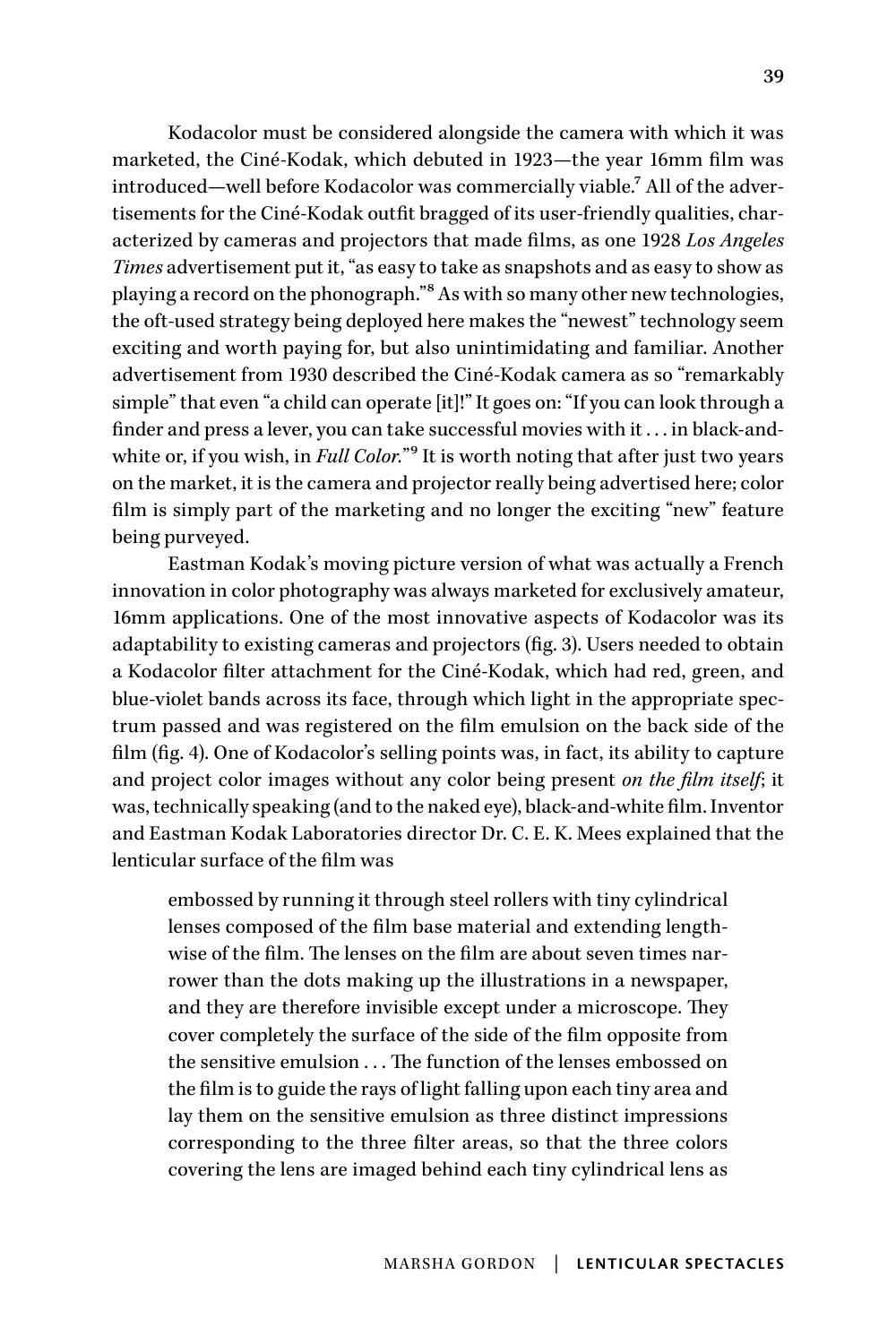

**HE Kodacolor Assembly for Ciné-**Kodak, Model B, f.1.9, consists of the Kodacolor Filter, the .3 neutral density filter, a 50-foot aluminum reel and a cup receptacle which is screwed inside the camera to hold the filters when not in use. The Model BB Kodacolor Assembly includes only the filters.

For Kodacolor, merely slip the Kodacolor Filter into the Ciné-Kodak, and load with Kodacolor Film.

The price of the Kodacolor Assembly for either the Ciné-Kodak, Model B, f.1.9, or BB, f.1.9, is \$15.

**KODACOLOR ASSEMBLY** for Kodascope, Model B

![](_page_5_Picture_5.jpeg)

THE Kodacolor Assembly for Koda-<br>scope, Model B, consists of a Kodacolor Filter, a compensating lens and a cup receptacle for holding the filter.<br>To adapt Kodascope, Model B, for Kodacolor, merely screw the compensating lens into the barrel and slip the Kodacolor Filter over the lens. Price of Kodacolor Assembly for Kodascope, Model B, complete is \$18.

**KODACOLOR LENS UNIT** for Kodascope, Model A

![](_page_5_Picture_9.jpeg)

THE Kodacolor Lens Unit for Kodascope, Model A, replaces the standard lenses on that projector, and instantly adapts it for Kodacolor pro-<br>jection. The standard unit is lifted from its place and the Kodacolor Lens Unit substituted. Two catches secure it, and the projector is ready for Kodacolor.

The Kodacolor Lens Unit for Kodascope, Model A, is priced at \$20 complete.

Note: Some older models of Kodascope,<br>Model A or B, require a change in the illumina-<br>tion system for Kodascolor projection. If you<br>possess such a model, and wish to adapt it for<br>Kodacolor, consult your dealer.

**Fig. 3:** Page from a June 1929 Kodak catalog. Image courtesy of the Herbert E. Farmer Motion Picture Technology Collection, Hugh M. Hefner Moving Image Archive, University of Southern California

23

three parallel vertical strips, because the tiny cylindrical lenses are parallel to the stripes of color on the filter.<sup>10</sup> (See fig. 5.)

There were twenty-two such "cylindrical embossings" per linear millimeter of  $film<sup>11</sup>$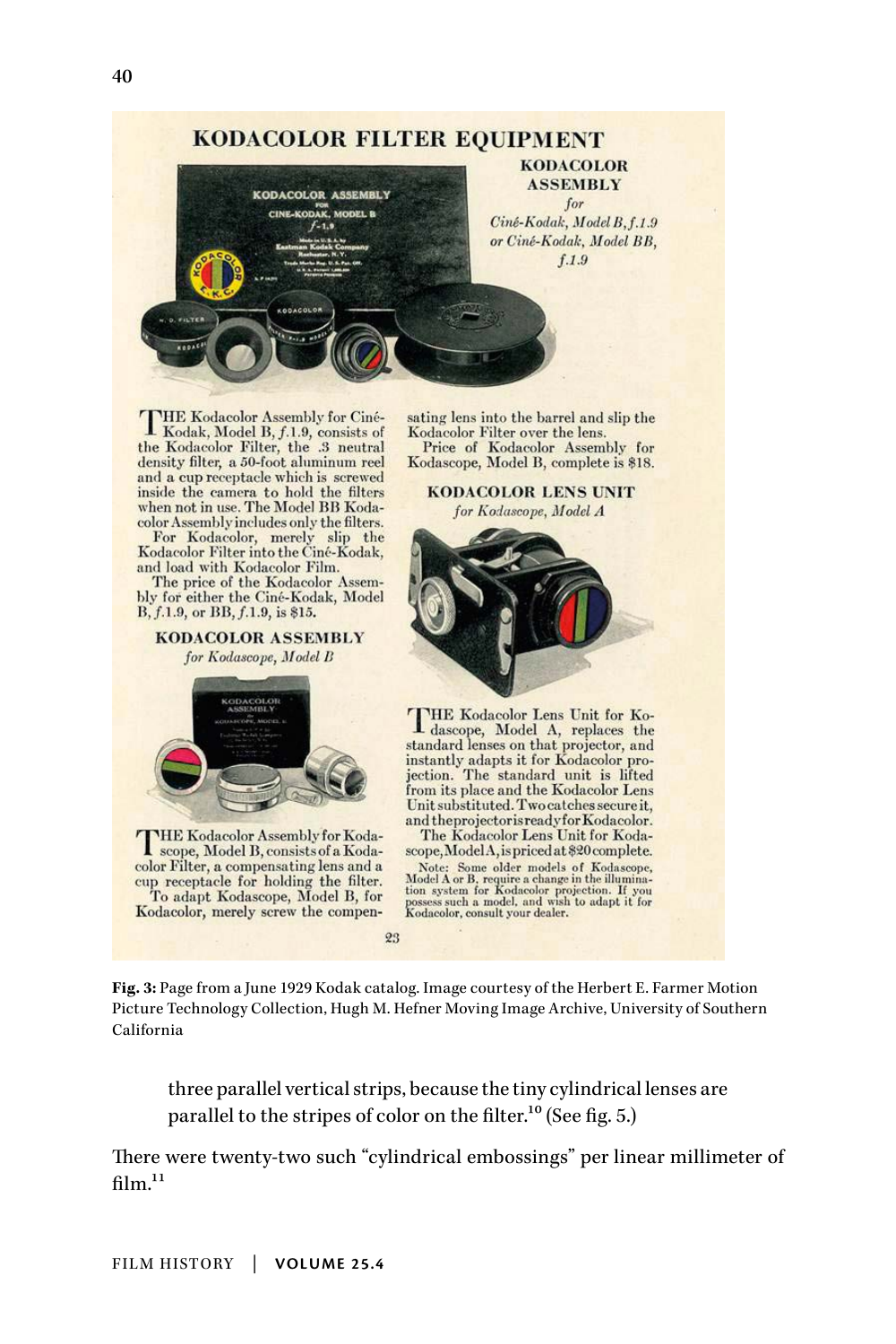![](_page_6_Picture_0.jpeg)

**Fig. 4:** Image of Kodacolor filter attachment. Courtesy of the Herbert E. Farmer Motion Picture Technology Collection, Hugh M. Hefner Moving Image Archive, University of Southern California

Mees continued to describe the Kodacolor process, noting that "a red ray from an object in front of the camera . . . reaches the sensitive material of the film at a spot related to the red area of the filter. The reversal process turns this affected spot into a transparent area, leaving opaque the adjoining unaffected areas related to the green and blue segments of the filter."12 A keyhole ratio diaphragm cap helped to control the exposure of the film, which varied in sensitivity from batch to batch: "These caps are chosen, after the emulsion has been tested, to correspond to the color sensitiveness of that particular batch of emulsion, and the cap is then placed on the end of the film in such a position that it cannot be missed by the user. All that is necessary is for him to take out his color filter from the camera when placing a new film in the camera, throw away the old cap, and replace it by a new one from the end of the fresh film. In this way, he can always be sure of getting the correct ratio of exposures."<sup>13</sup> After the film was developed, a filter attachment for the projector was required, which was identical to that of the camera but in reverse, allowing the process to be replicated at the time of projection to produce the color effect.<sup>14</sup>

One contemporary commentator observed that this dye-free method of achieving color was especially valuable because "these new films never fade, and archives of historic films in colors can be preserved indefinitely."15 In point of fact, this is true, though Kodacolor may, of course, shrink or be damaged over time; however, the color should look as good today as it would have when it was first projected, assuming that one can find (or otherwise replicate) the appropriate lens attachment and special aluminum-sprayed silver screen. At Eastman's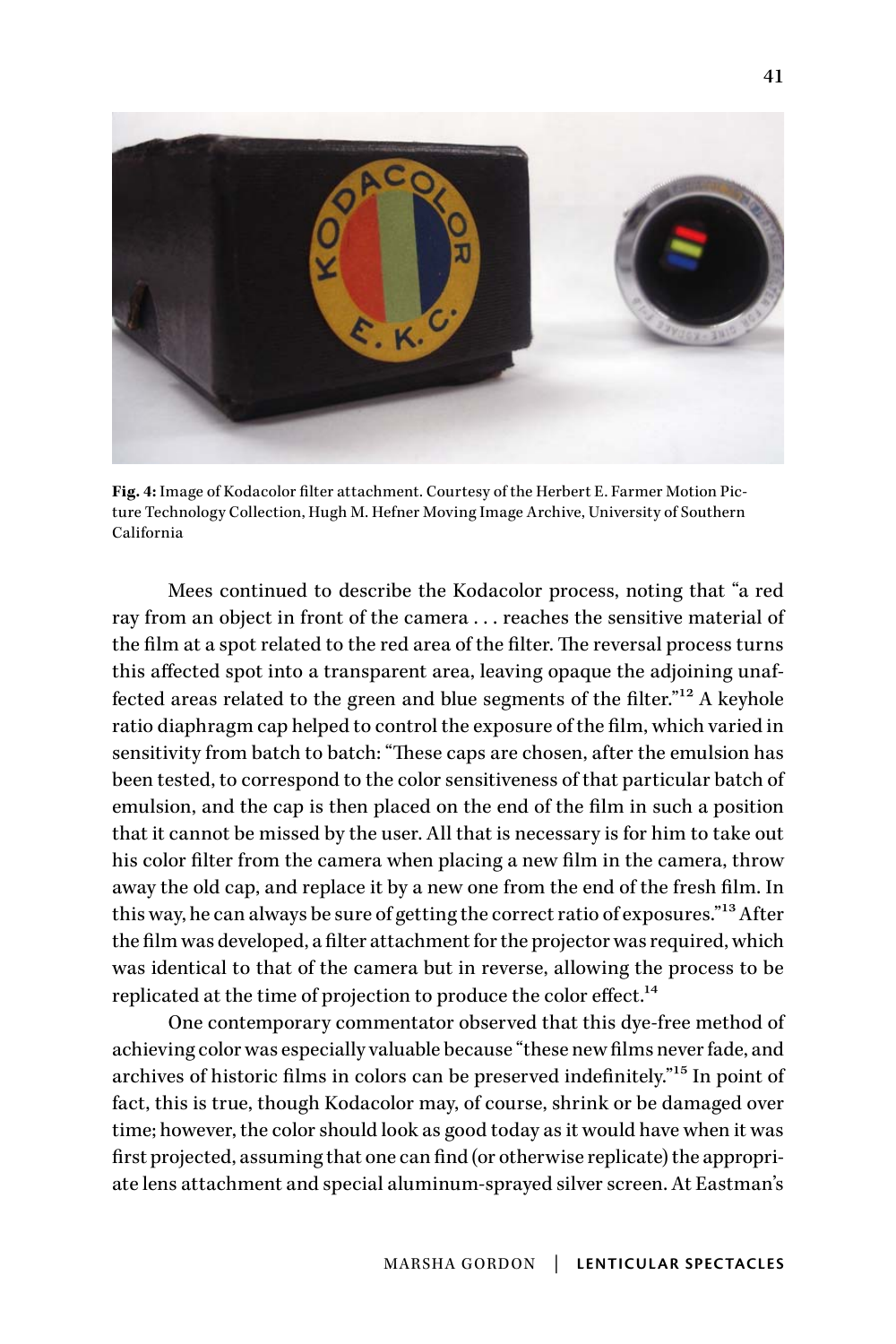![](_page_7_Figure_1.jpeg)

**Fig. 5:** Illustration from F. B. Phillips, "The Kodacolor Process," *The Geographical Journal* 80, no. 3 (September 1932)

public demonstration of the film in 1928, Dr. Edwin E. Slosson commented on Kodacolor's superiority over previous two-color processes, adding that it was also "devoid of the glaring effects of the old hand-colored moving pictures."16 Advertisements repeatedly touted Kodacolor's ability to present "full, natural color."17 In its debut Kodacolor advertisement in the *New York Times*, Eastman Kodak boasted of "color fidelity," the reproduction of "*true* colors," and the film's ability to reproduce "*every color occurring in nature*."18

Clearly, this was a novel and exciting capacity for the amateur cinematographer, one that put his or her craft ahead of even theatrical motion pictures, which still had limited color processes with which to work. As Askari has observed in relation to Alexander Black's 16mm career, "color processes seemed made for amateur experimentation," and Kodacolor was the latest in a line of methods of tinting, toning, and hand coloring with which the amateur could experiment.<sup>19</sup> Of course, considerable drawbacks offset these notable benefits. A technical limitation created by the light-thirsty three-color filter system was that films had to be shot with "direct, bright sunlight," as one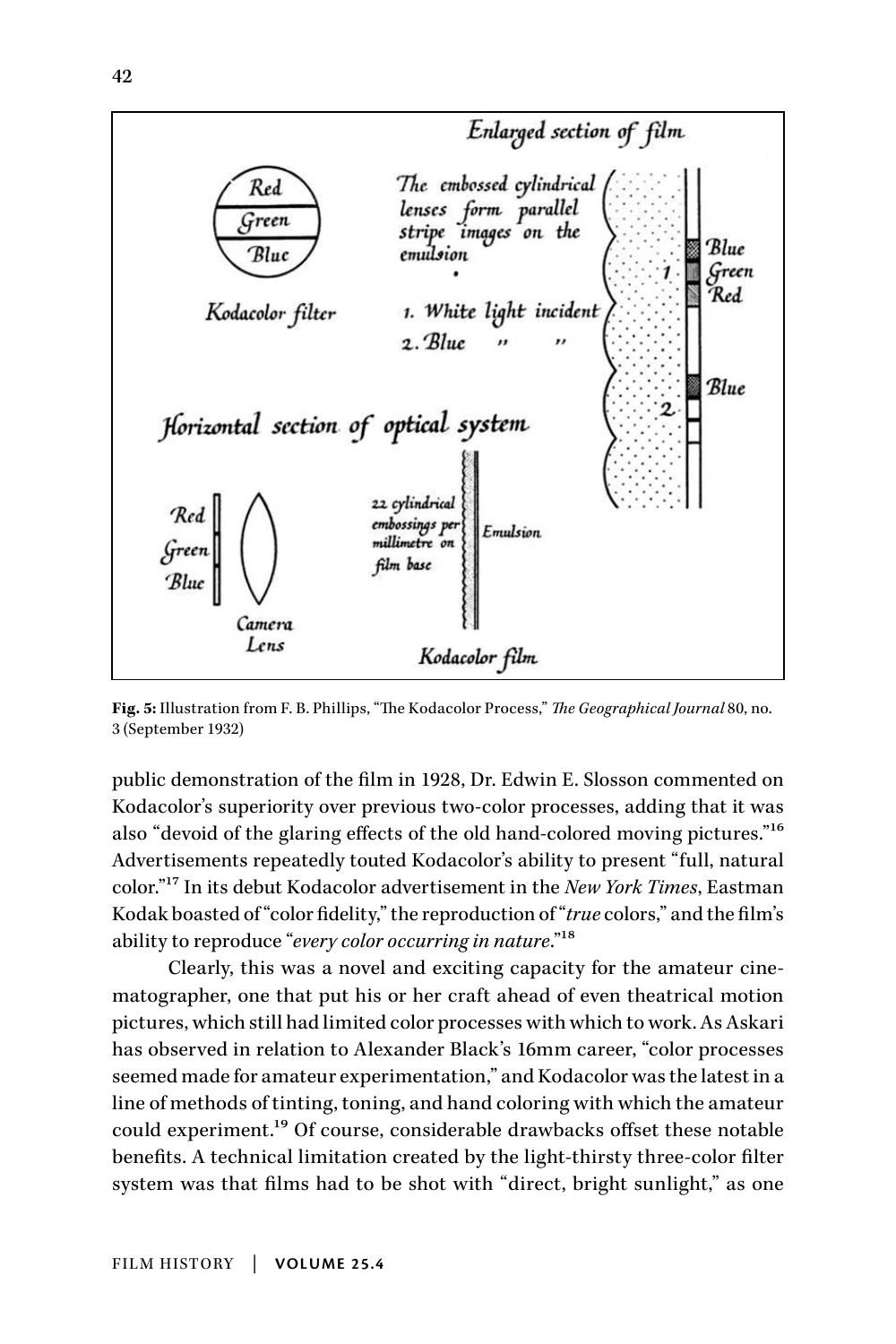Kodacolor advertisement from 1928, and many others thereafter, put it.<sup>20</sup> Shooting outdoors in full sun guaranteed proper exposure with the required Ciné-Kodak camera (Models A, B, BB, and K) with an F-1.9 lens, a very wide aperture with a relatively shallow depth of field. $^{21}$  This meant no Christmas mornings by the fire, no baby frolicking in the bathtub, and no late-night cocktail parties.

But as some advertisements for Kodacolor pointed out, this also meant that the film was well suited for vacations, road trips, and outdoor scenes as long as the sun was adequate for proper exposure. Interestingly, a British Ciné-Kodak manual advises that if the camera "motor is run at half-speed, very good results can be obtained if the subject is in the *open shade* with a clear sky overhead, or in the open with *light* clouds over the sun. These conditions result in a softening of the shadows, and do away with the squinting and unpleasant expressions inevitable when the subject is in the full glare of the sun."<sup>22</sup> The manual later points out that when the camera was operated at half-speed, subjects also needed to move "slowly and deliberately" in order to avoid "rapid" or "jerky" action onscreen.<sup>23</sup> This is all to say that these are demanding and somewhat risky workarounds, certainly better suited to an experienced amateur than to a novice.

The lighting issue was serious enough that Kodak addressed a worst-case scenario in its manual:

If the light should become too dark for making "Kodacolor" pictures, and the Ciné-"Kodak" is loaded with "Kodacolor" Film, exposures can be made after first replacing the "Kodacolor" Filter by the regular lens hood, and then setting the diaphragm lever at the next larger opening than that required for black and white film. The result will be a black and white picture. The minute film embossings (which are necessary for "Kodacolor") will be slightly apparent upon the screen, but it is better to make pictures under these conditions than to miss some invaluable scene.<sup>24</sup>

This was surely a disappointing potentiality, especially given the more than "slightly apparent" lining effect of Kodacolor projected as black-and-white film, and the greater expense of the color film incurred in the midst of America's Great Depression.

Besides the already-noted technical requirements, the Kodacolor enthusiast had to contend with other challenges as well. One was the careful care required of the cemented Kodacolor filter, which was "liable to damage if subjected to too much heat" and, if cleaned too aggressively, might develop air pockets that would distort the filmed image and therefore render the filter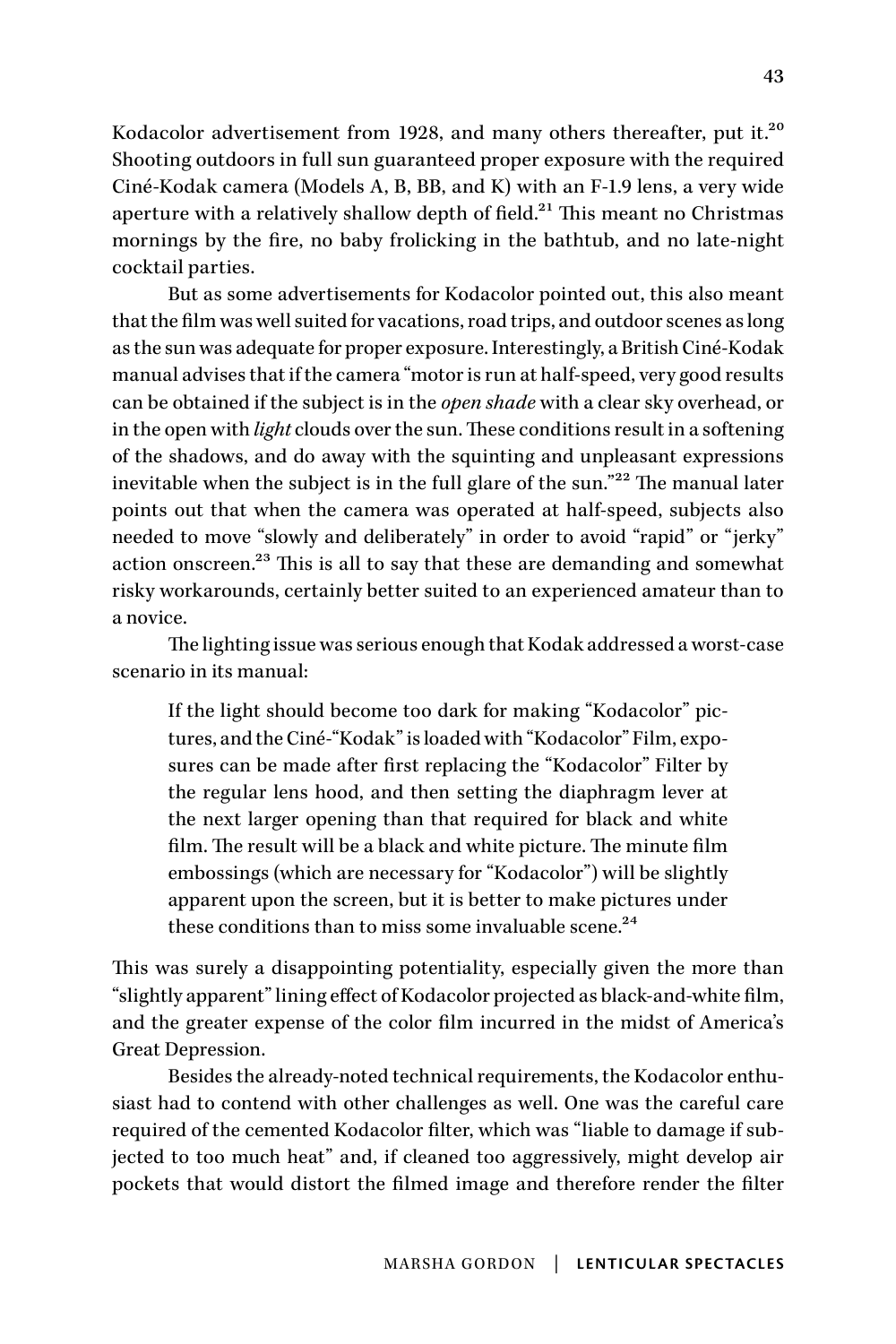unusable. One manual warned, "When making an extended tour, one or two extra 'Kodacolor' Filters should be carried as a matter of precaution."<sup>25</sup> Furthermore, while black-and-white film could be endlessly duplicated by the Kodak lab, the manual warns that it was impossible to make Kodacolor duplicates, so users would have to settle for black-and-white copies of their Kodacolor films.<sup>26</sup> A color reel, then, was truly a unique item in any home movie library.

The Ciné-Kodak camera and Kodacolor film played an interesting role in Kodak's Depression-era corporate strategy, falling at the top of the price spectrum of their consumer products (a Brownie still camera, for example, cost between three and four dollars and a Pocket Kodak Junior cost between ten and eleven dollars in December 1929).<sup>27</sup> Its impressive uniqueness was its main selling point, and the additional cost and effort afforded what we might consider a kind of showstopper for spectators unaccustomed to seeing moving images in color. In a 1930 *Los Angeles Times* column profiling Kodak stock, the author observes that the Ciné-Kodak and Kodacolor film stood alongside the Recordak (a device for photographing checks) and the Kadascope [*sic*] (a mobile projector being marketed to salesmen) as new products gaining acceptance in a market that was difficult, especially for "higher-priced lines."28

Cost was certainly a factor in terms of Kodacolor's viability, especially when one considers the Depression-era timing of the product's relatively brief existence. Kodacolor film cost twice as much as its black-and-white counterpart: six dollars for fifty feet (versus six dollars for one hundred feet of black-andwhite stock). The cost of developing the film was included in the cost of buying the film; users needed only to send the film to "any Eastman processing station," and they would receive it back in "a few days."29 The returned film was, of course, essentially black-and-white film, since the color actually resided in the lens attachments. Therefore, the film could be projected as black-and-white (with the visible lines created by the lenticular process) or in color. The real economic genius that facilitated Kodacolor's adoption, even during these difficult times, was that it could be used with already existing Kodak equipment with relatively affordable and technically easy modifications to that equipment. Anyone who already owned a Ciné-Kodak camera needed only to purchase a fifteen-dollar color filter for the camera (the camera itself cost around \$150), an eighteen-dollar color filter for the projector (new projectors cost anywhere between \$180 and \$300), and (ideally, but not necessarily) a \$25 special screen, described by Kodak employee F. B. Phillips as a "specially prepared aluminum-sprayed screen."<sup>30</sup> Kodacolor users could also order Kodak-produced custom titling "made with a special typewriter," which could then be spliced into the cinematographer's reel; Kodak threw in a tinted background for Kodacolor customers at no additional charge for the color.<sup>31</sup>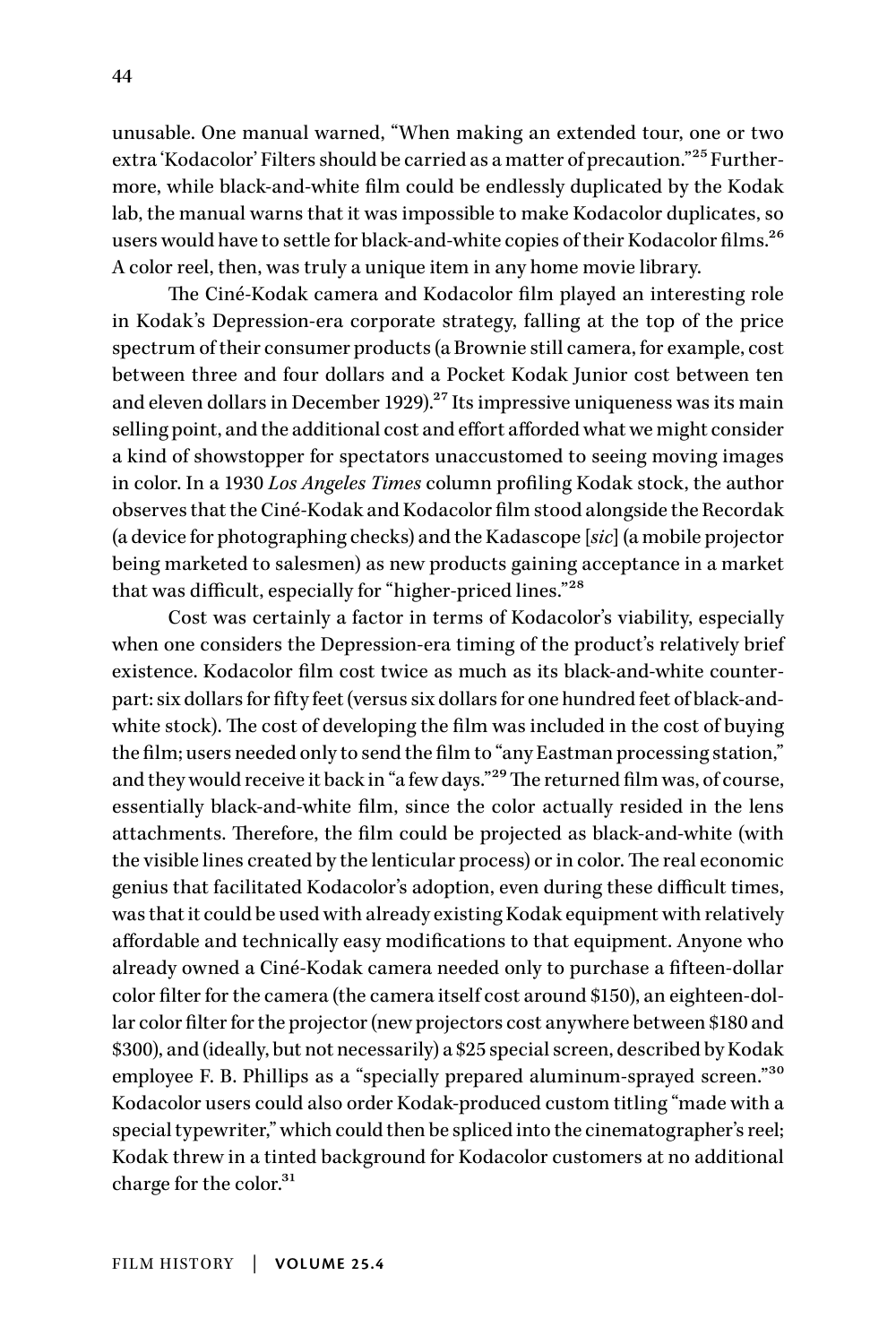As press coverage from the late 1920s indicates, color and sound were the two great challenges "confronting scientists and engineers working in the moving picture field." In fact, the arrival of Kodacolor was used by many to pontificate not about the future of amateur cinematography but the possibilities it implied for both theatrical motion pictures and for television. Writing in the *New York Times* about Eastman's first 1928 public demonstration of Kodacolor, Russell Porter described a group of VIP spectators who were now looking "forward to a feat that would have appeared fantastic a generation ago—color television synchronized with radio." Porter goes on to fantasize about watching Babe Ruth "knocking out a home run" that could be "seen and heard at home through color television," or "a Yale-Harvard football game, with its contrasting reds and blues, both primary colors, and its college songs by radio." Observers of that first public demonstration opined about the many possibilities opened up by Kodacolor: that feature films could one day effectively marry sound and color with action; that the military could use color film for accurate surveillance, especially "in showing up camouflaged objects"; and that educational uses of color motion pictures would allow "our increasingly city population and our millions of school children who never see a natural object" to encounter "nature in colors."<sup>32</sup>

The question of Kodacolor's potential theatrical applicability hinged on something that "Eastman experimenters have not yet touched," one author pointed out in 1928: "whether enough additional lighting power can be put behind the film" for a screen that measures in feet and not inches."33 In this way, the intentionally amateur format of Kodacolor had direct bearing on the theatrical film industry and its efforts to develop color-on-film processes during this period. In fact, Eastman Kodak entered into an agreement with Paramount Pictures in December 1930 to develop a lenticular process for 35mm film. In spite of the years of research put into it and the production of test batches, however, there was little professional enthusiasm for lenticular color's commercial adoption. This was, in large part, due to the impossibility of producing duplicate color prints for theaters, which was beyond the technical capabilities of the time and therefore doomed the process for commercial applications.<sup>34</sup> In 1935, Kodak introduced 16mm Kodachrome—"true color on film"—which rendered Kodacolor, with all of its technical ingenuity and complexity, obsolete.<sup>35</sup> In fact, the Kodachrome process was so superior that it easily dominated the market for several years.

## **A Kodacolor Case Study**

The Bigelow Family Film Collection at Northeast Historic Film in Bucksport, Maine, consists of fourteen 16mm reels spanning the late 1920s through the early 1930s.<sup>36</sup> Like many similar collections, this one is comprised primarily of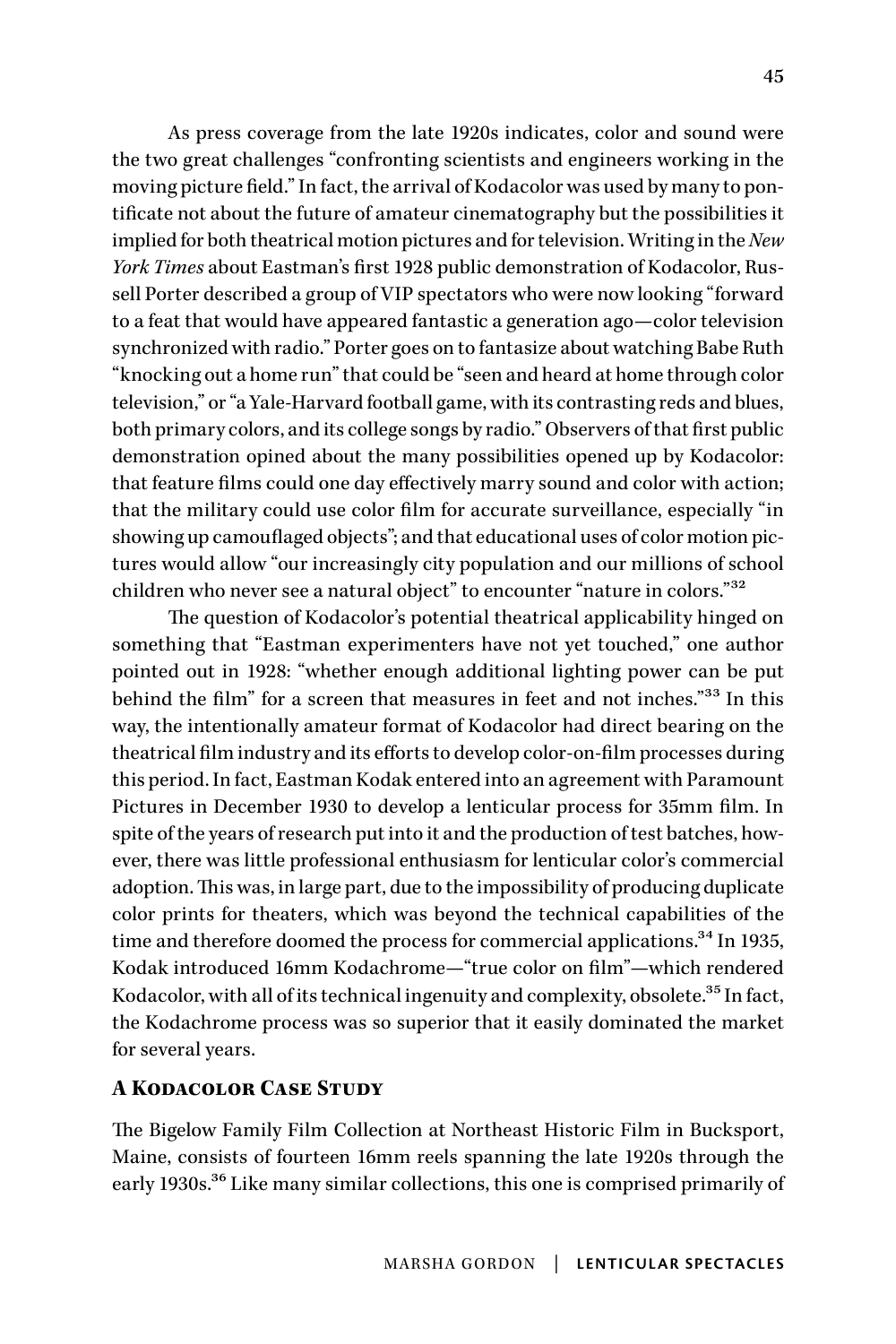![](_page_11_Picture_0.jpeg)

**Fig. 6:** This is a scan of a black-andwhite copy of Kodacolor. Note the appearance of vertical lines from the embossing process. The right edge of the frame shows part of a perforation printed through from the original, with a frame line running through it, indicating that this was duplicated on an optical printer. Bigelow Family Collection, Northeast Historic Film, Bucksport, Maine

![](_page_11_Picture_2.jpeg)

**Fig. 7:** This is a scan of an original Kodacolor film, featuring Marj Bigelow and the family dog, Jiggs. Though it is difficult to discern in this reproduction of the film frame, the easiest way to tell the difference between actual Kodacolor film and a black-and-white copy is that the lenticules extend beyond the frame to the edge of the film. Bigelow Family Collection, Northeast Historic Film, Bucksport, Maine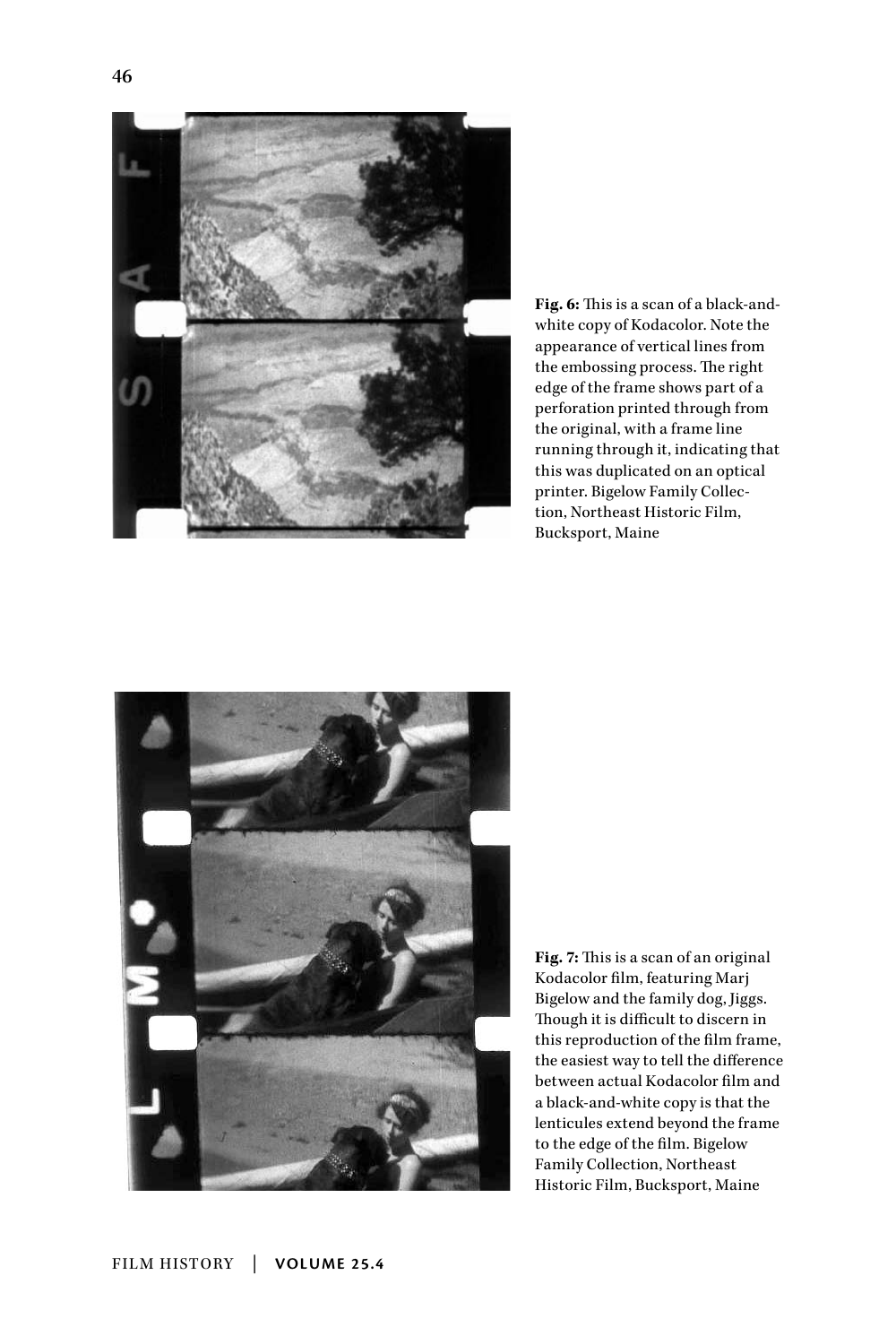black-and-white amateur footage of the domestic and touristic variety, though tucked into the collection are several thematically relevant professional films (mostly from the Bell and Howell Film Library) on a variety of subjects and one Kodacolor reel. Robert Barry Bigelow (who went by the name Barry) was the principal photographer and editor. The Bigelows lived in Boston and Ann Arbor, where Barry studied psychiatry and where his father was a professor. Bolstered by family money, the Bigelows were not greatly impacted by the Depression, with a babysitter, maid, cook, and gardener working for the household during this time period. Barry was interested in photography at a very young age and carefully curated his photos in neatly annotated albums; he was also a tinkerer, an avid hobbyist, and had a keen interest in technological gadgetry. What appears to be Barry's fairly early adoption of lenticular color technology is a case in point.<sup>37</sup>

Three of the Bigelow home movie reels with predominantly black-andwhite footage contain what appear at first to be occasional "lenticular interruptions," moments where the stock changes rather obviously, and the telltale vertical lines of Kodacolor are discernible. This is actually black-and-white duplicate footage of the original lenticular color (see figs. 6 and 7). These duplicates were clearly used in order to complete an otherwise black-and-white narrative of the family's adventures. Since it would have been impractical to intersperse color footage on an otherwise black-and-white reel (one would have needed to add the three-color filter any time the Kodacolor footage appeared in order to show it in color, and remove it any time black-and-white footage was being projected if one desired a brighter image due to the light-thirsty density of the color filter), a black-and-white copy allowed Barry to fill in footage that he shot only with Kodacolor, which he appears to have used very selectively and for color-appropriate subjects. Furthermore, Kodacolor film was *A* wind and all other reversal camera films were *B* wind, making splicing difficult (though not impossible) and requiring the refocusing of the projector every time there was a switch between black-and-white and color film, whether or not a Kodacolor projection lens was being used.<sup>38</sup> It is therefore not surprising that most of the original Kodacolor footage in the Bigelow collection is actually collected on a single edited reel, which is labeled with a handwritten note indicating its contents (fig. 8).

Family testimonials indicate that Barry was often behind a camera, both still and moving image. There are family memories of viewing a fair amount of color film footage, both from this era and much later, suggesting that many reels are likely missing from the extant collection. What remains of special interest here, then, is the singular lenticular reel. It is worth noting that career amateur Alexander Black (the subject of Kaveh Askari's study), like the Bigelow family, also kept his Kodacolor reel—five years' worth spliced together on a reel labeled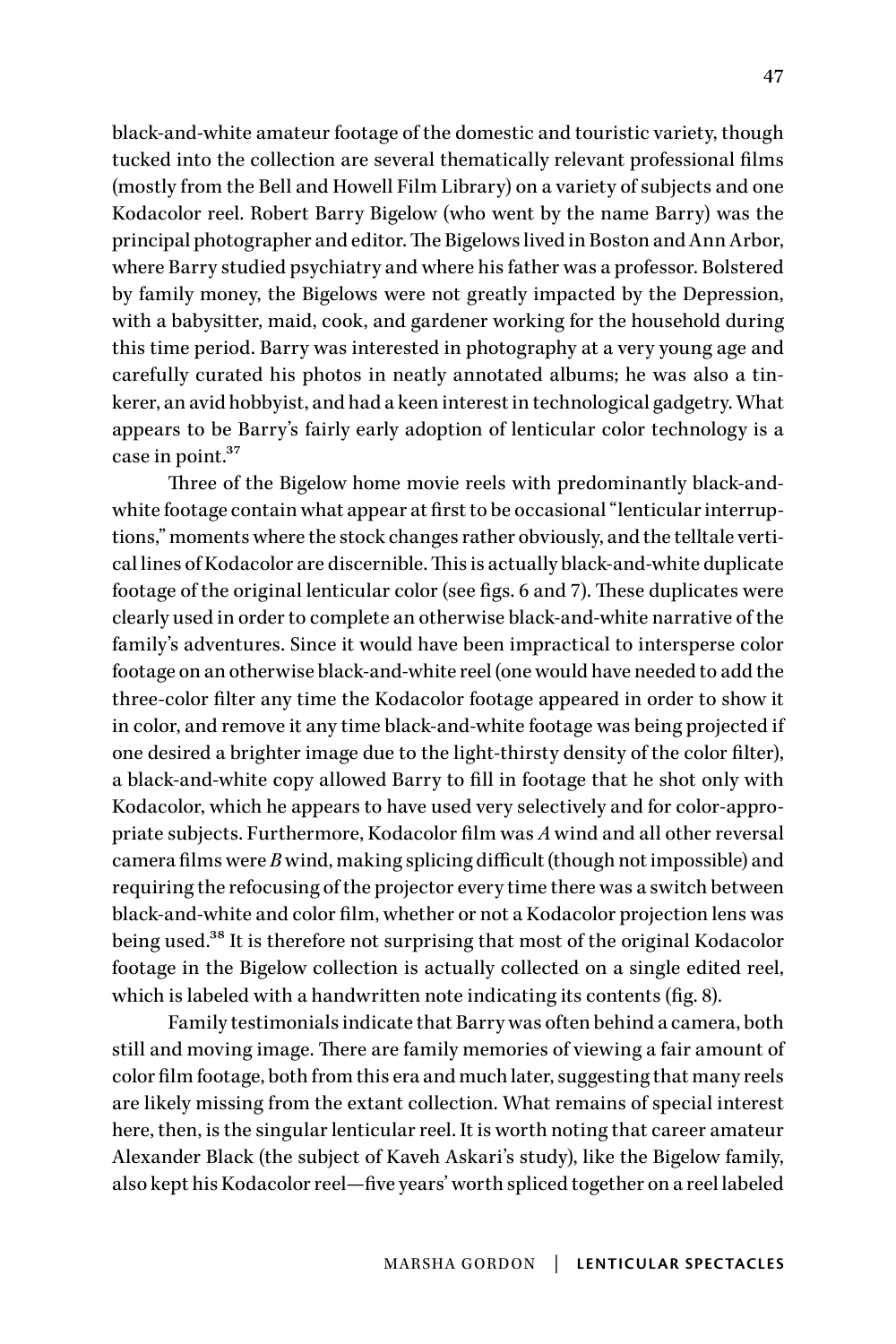![](_page_13_Picture_0.jpeg)

**Fig. 8:** Photograph of the label on the inside of the Bigelow family "Color" reel, which reads: "Marj & Jiggs; Cottage; Harvard vs. Mich; Marj & dogs; Trip West; M. C. B.—Jiggs." Marj is Barry's wife; Jiggs is their dog; and M. C. B. (Mary Crawford Bigelow) is one of Barry and Marj's children. Bigelow Family Collection, Northeast Historic Film, Bucksport, Maine. Photograph by Marsha Gordon

"old color"—separate from his black-and-white films.39 Askari describes Black's Kodacolor reels as analogous to "test reels of color subjects," with repetitive "landscape shots of flowers, autumn trees through windows, and sky. The shots of people appear to be composed either against a background of color interest like a garden in bloom, or the people are involved in an activity of particular color interest, like diving."40 It is, at least in Askari's estimation, self-consciously "color material." This organizational phenomenon and the, in many ways, pragmatic viewing logic that it seems to have promoted is directly attributable to Kodacolor's peculiar technological requirements. A twentieth-century moving-image iteration of the cabinet of curiosity, which functioned differently than other reels in these collections, these discrete color reels speak both to the power of color and, perhaps more critically, to the promise but ultimate complexity of the lenticular process. As such, they should be considered a separate phenomenon within the category of the home movie. It seems likely that other home movie collections including reels of Kodacolor would function similarly, with the most color-worthy and likely outdoor footage placed in the distinct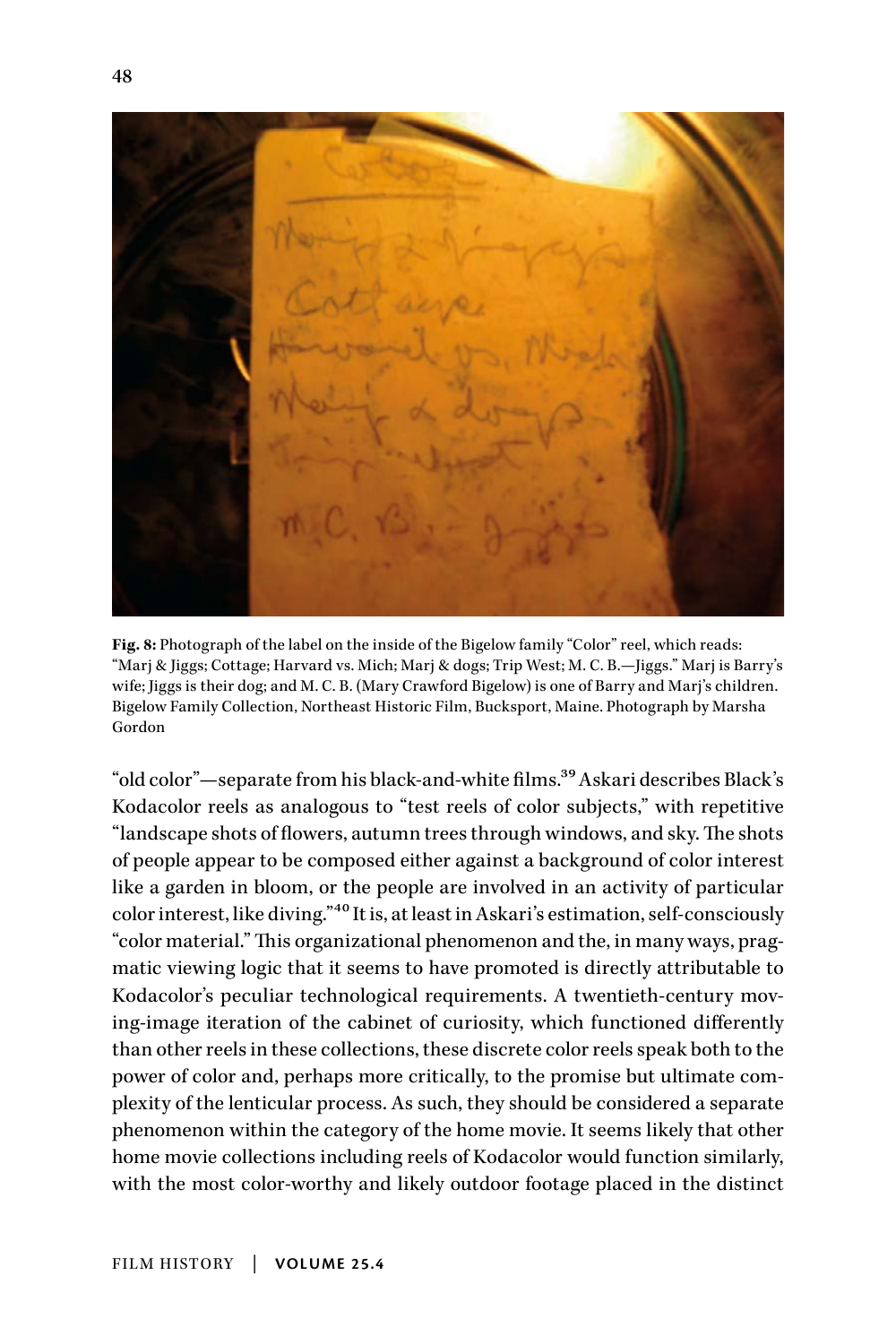container of the Kodacolor reel, reflecting the cinematographer's estimation of special, color-worthy subjects.

In an October 23, 1929, letter to a correspondent named "Arch," Barry Bigelow wrote:

The movies I took of Mark were rotten as I think I told you but I am nevertheless liable to have a sudden burst of activity and send them along to you together with some of Marj and Jiggs (dog) and also some quite good ones of the new zoo at Detroit for his delectation. All of which reminds me that I have not noticed anything resembling the continuous stream of movies of Mark, volcanoes in eruption, earthquakes, etc., which I expected to begin shortly after your arrival.<sup>41</sup>

This self-critical missive perhaps references some of the material on the Kodacolor reel under discussion here, as well as footage (of the zoo) that is no longer part of the collection. It also documents an important practice of film exchange between what we might deem serious hobbyists. Though wholly colloquial in its assessment, the letter indicates an awareness of the line that separates good from bad amateur filmmaking. This awareness was closely connected to a small but important industry that developed around the filmmaking hobbyist, perhaps embodied most visibly by the Amateur Cinema League, the institution represented by Hiram Percy Maxim at the 1928 Kodacolor demonstration.<sup>42</sup> Along with the manuals and guides packed with amateur movie equipment, an array of magazines (some of them short-lived) helped guide the home cinematographer. Kodak's lenticular process was certainly discussed in the pages of these publications, both from a practical and a technical standpoint.

In an October 1932 issue of *Personal Movies* (published in Canton, Ohio), an article from regular contributor George Hesse titled "King Kodacolor" offers the home filmmaker a bit of advice that is repeated in many articles on this subject.<sup>43</sup> Though Kodak's lenticular technology had been on the scene for a few years by 1932, the literature reflects and responds to a degree of lingering end-user bewilderment over how best to incorporate the stock into the amateur repertoire. Acknowledging the specific requirements of the technology, *Personal Movies* appeared to take seriously the task of familiarizing its readership and soothing any potential anxieties about Kodacolor, and then getting them to give shooting in color a try. Though published only briefly (from June 1932 to December 1934), *Personal Movies* began its run just as Kodak was introducing its more sensitive second generation of Kodacolor stock in 1932 and folded just before the rise of Kodachrome in 1935, which, as has already been noted, signaled the demise of Kodacolor.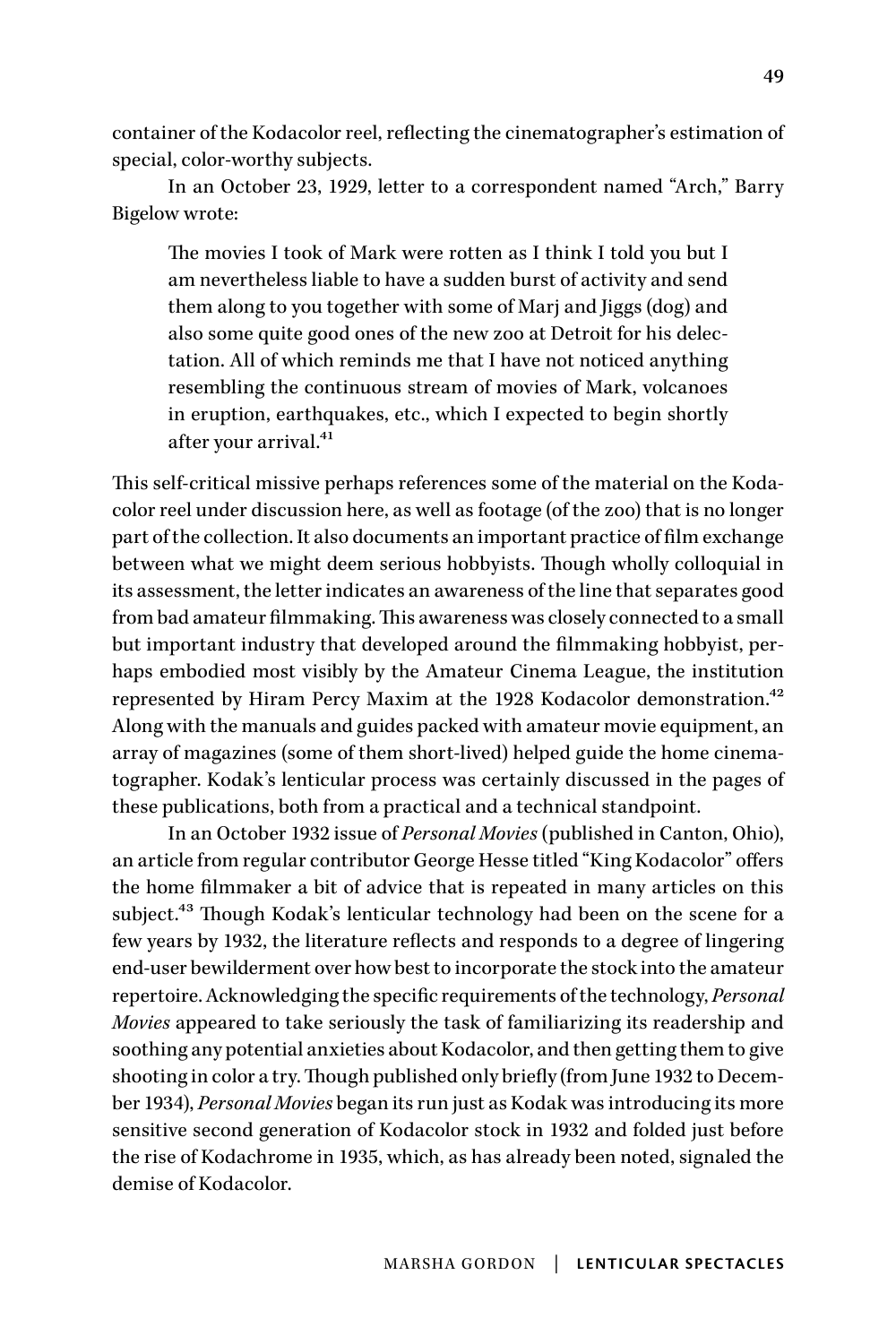While July was touted in a 1933 issue of the same publication as "The Season of Color"—and may well have been an obvious, full-sun month for Kodacolor shooting—the fall was perhaps a bit more intimidating, since favorable lighting conditions were a prerequisite for proper exposure of Kodacolor film.<sup>44</sup> Hesse's piece pitches the season in a manner that forms a suitable entrée into the Bigelow family's Kodacolor footage. He writes:

At a time like this when we have a thousand and one scenes to choose from we have no need for a story other than that presented by nature herself. It will be sufficient to produce an esthetically thrilling scene of one of the most glorious and ephemeral phases of the year. The beauty of nature in her "royal robes" should be the dominant note in any Kodacolor film made during the amazing month of October.<sup>45</sup>

The colorful displays of nature are privileged here as a worthy color subject, though Hesse goes on to discuss filmable scenes of human activity as well. Though "glorious" and begging to be shot in color, October, as the article also subtly suggests, presents a number of lighting challenges that would have to be overcome with practice and patience. And while it is impossible to precisely date the footage on the Kodacolor reel shot by Barry Bigelow, the October 1929 letter to Arch (wherein the filmmaker discusses shooting Marj and Jiggs) is a tempting clue. The date code for the footage Barry discusses in the just-quoted note is 1929. The Kodacolor reel includes a football game between Harvard and Michigan, which took place on November 9, 1929, at the Wolverines' stadium in Ann Arbor.<sup>46</sup> The reel includes a close-up of the score board, at which point Michigan had fourteen points and Harvard was on its way to gaining its twelve. A program for the game explains or at least adds interest to a stylistic quirk in the footage. For several seasons, beautifully designed "two-way" college football programs were quite common: turned one way, they appeared to favor one team and turned the other, they favored the competing team, so that their contents were essentially printed twice. Barry Bigelow appears to be reflecting this tradition by shooting some of the more spectacular footage taken prior to the start of the game upside-down.

Regardless of the challenges or aesthetic riches brought by the fall (football!) season (remember that in his 1928 *New York Times* commentary on the Kodacolor demonstration, Porter fantasizes about being able to watch "a Yale-Harvard football game" in color), it seems reasonable to assume that much of Bigelow's Kodacolor footage from this reel was shot in the fall of 1929, especially since other footage in the collection is easier to date. What the handwritten note on the can refers to as a "trip West" includes elaborate intertitles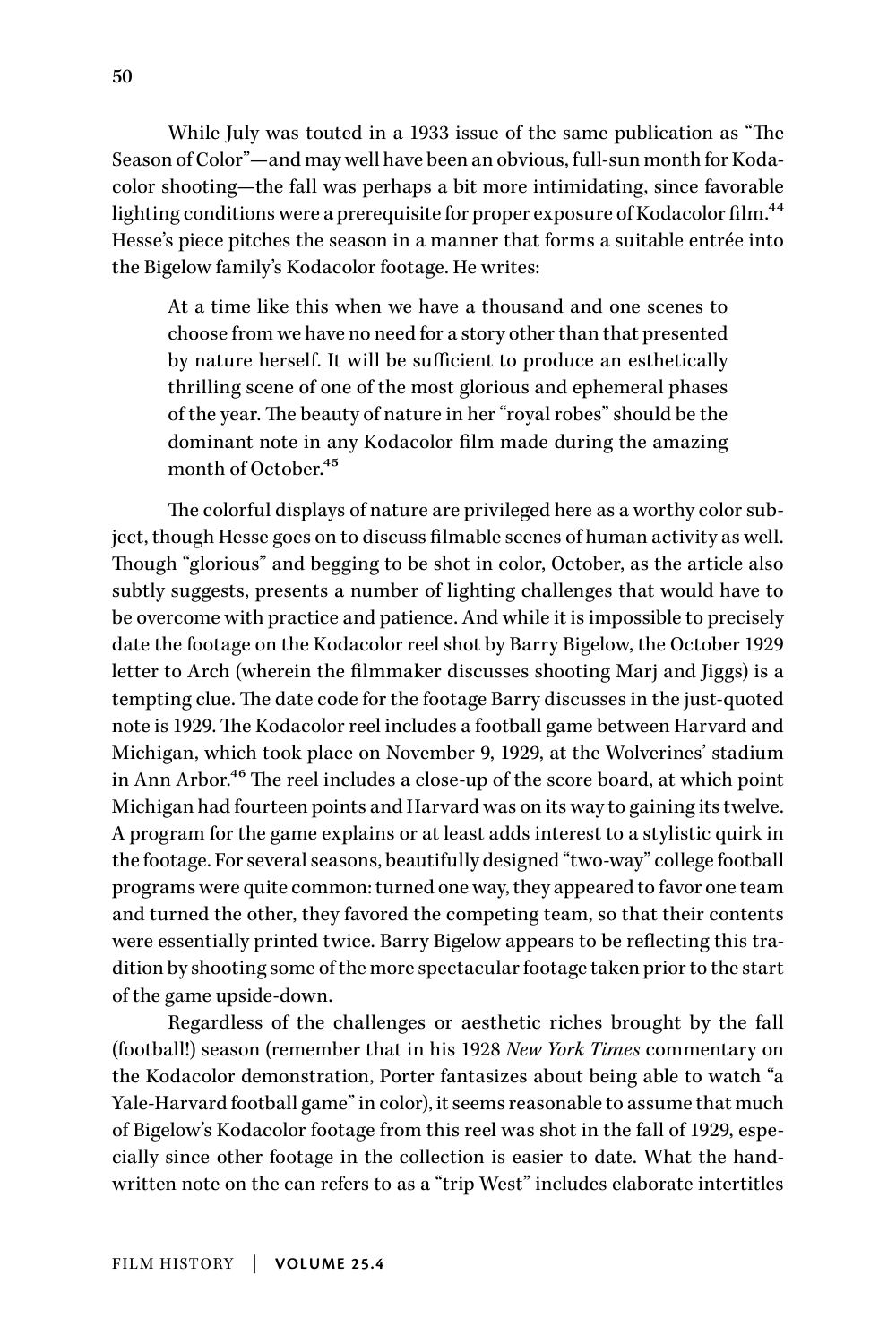indicating that the journey took place from April 28 to June 6, 1930. There is some lenticular footage of this journey as well (on the Kodacolor reel and duplicated in black-and-white on the trip reel), though the journey was, for the most part, shot in black and white. Based on the date codes, nothing in this portion of the Bigelow collection is shot after 1931.

For this reason, it is logical to assume that none of the color footage was shot using Kodak's supersensitive Kodacolor stock, which was not introduced until 1932. An improvement over the original stock and its significant lighting requirements, the supersensitive stock was highly touted. A June 1932 *Personal Movies* article in the What's New in Personal Movie Equipment section discusses the innovation in the following terms:

At no increase in price—twice as fast as in the past—permitting Kodacolor movies on dull or slightly cloudy days and in the shade. That's the substance of some of the outstanding features of the new super-sensitive Kodakolor [*sic*] film, recently made available to the trade by the Eastman Kodak Company of Rochester, New York.<sup>47</sup>

The piece goes on to discuss the practical advantages of the new Kodacolor film, attempting to win over potential users to the second generation of a stock whose reputation, it seems, preceded it:

This new film has the speed and latitude to make all the Kodakolor [*sic*] shots you want in good camera weather. It will not reproduce rich colorings on heavily overcast days when YOU cannot see rich coloring. That would be unnatural—and this film reproduces naturally, but over a far wider range than ever before.<sup>48</sup>

The gentle downplaying of the capabilities of the new Kodacolor material and simultaneous touting of its virtues—while also justifying its flaws—is hardly concealed here. The article deliberately avoids the creation of false expectations. Barry Bigelow, however, appears to have been undaunted by even phaseone Kodacolor's acknowledged limitations and managed to squeeze out passable-to-excellent results from it—results that, for the most part, mirror his non-Kodacolor skill level and also exhibit a savvy photo-cinematic aesthetic.

The Kodacolor reel in the Bigelow collection begins with shots of Barry's wife, Marj, and their dog, Jiggs, taken at Portage Lake in Michigan, which was within driving distance from the family home in Ann Arbor. Though the full sun certainly helps maintain an even quality to these images, this home moviemaker is also rather defiant and largely successful in his attempts at moving portraiture, a genre *Personal Movies* never recommends for Kodacolor and even subtly warns against in its recommendation to shoot human subjects from a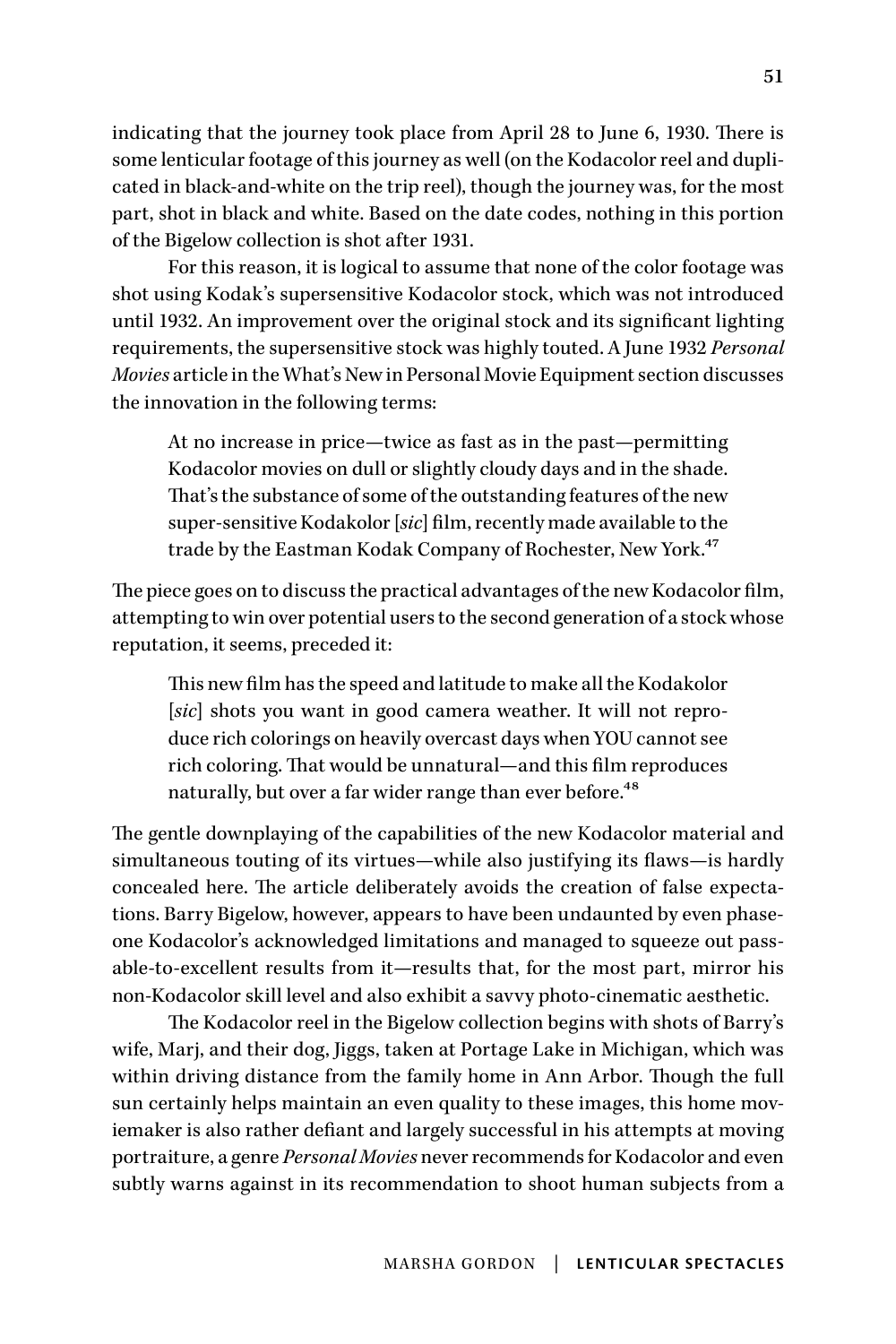![](_page_17_Picture_0.jpeg)

**Fig. 9:** Upside-down image of the Michigan vs. Harvard game, November 9, 1929, on the Bigelow Kodacolor reel. Bigelow Family Collection, Northeast Historic Film, Bucksport, Maine

distance to maintain even lighting. Because the lens needed to be at its widest aperture (F-1.8 or 1.9, depending on the make of the camera and lens used), depth of focus was shallow and a bit difficult to assess at the time of shooting. Barry captures some good images at a distance of ten feet or more, though he struggles a bit with some close-up shots of Jiggs (likely the combined result of the dog's color, his movement, and perhaps Barry's decision to set and leave his focus scale at infinity to try to conveniently preserve sharpness at a distance). The choice to shoot near—or, it seems, even from—the water was more than just playful. Hesse's article about shooting in October goes on to discuss the practical and pleasing effects of water in terms of helping to reflect and amplify light in less favorable conditions.<sup>49</sup> Exposure is most certainly not an issue in the Bigelow footage, and the focus is generally sharp.

The footage moves from Jiggs and company to the Harvard at Michigan game. This material is brief and begins, like the programs for the game itself, upside down at the entrance to the stadium, the result of what seems most likely to be some creative editing (fig. 9). The films in this collection are carefully edited, and there are a number of other playful cinematographic tricks, suggesting that Bigelow was disposed to this sort of inventive tactic. The tradition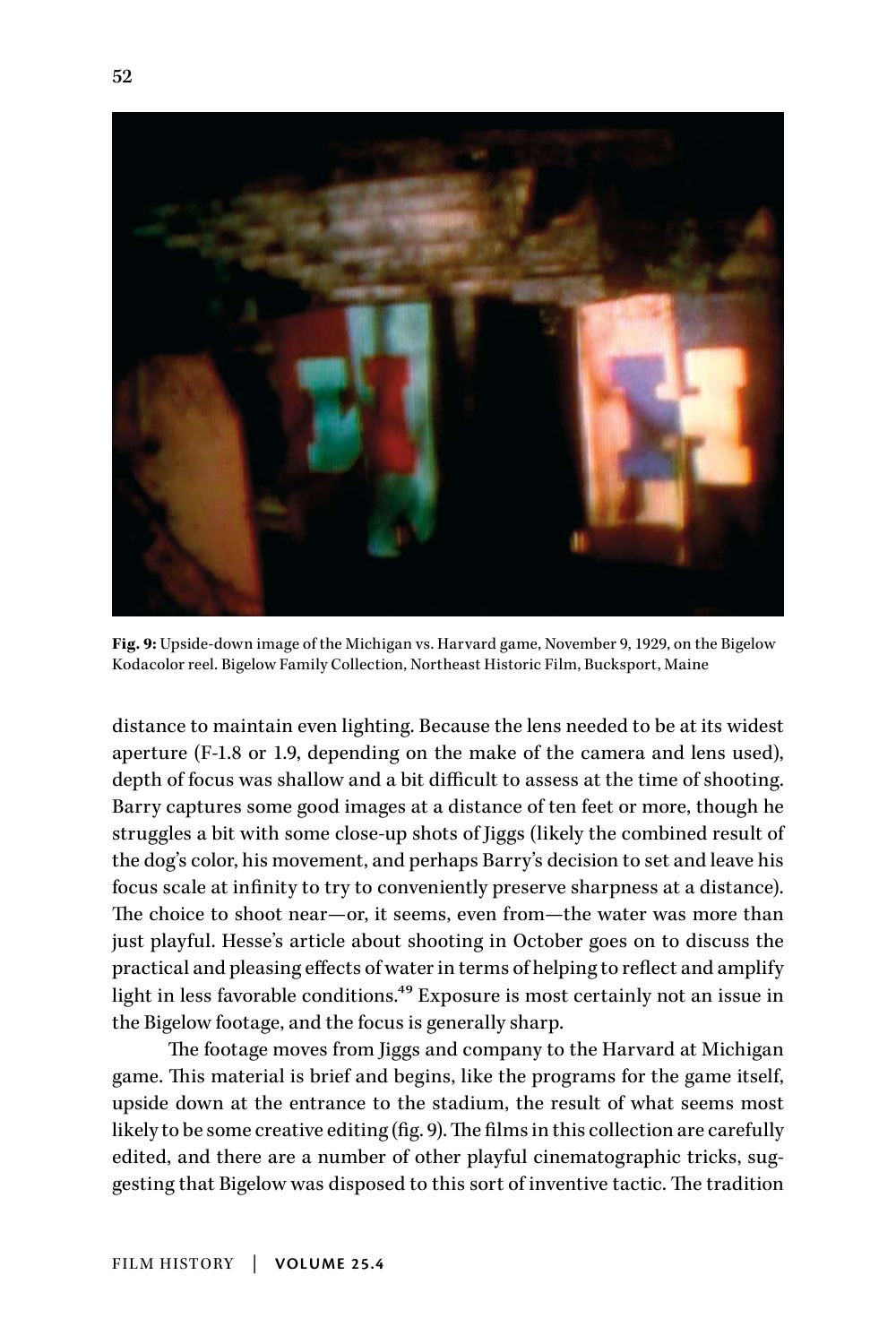of the upside-down program seems likely to have been the impetus, though it is doubtful that Barry would have been a Harvard fan, as he was a University of Michigan graduate who would not move his family (for work purposes) to the Boston area (Milton, Massachusetts, to be precise) for another year or so. The "Welcome" balloon-hopper contraption that this footage opens on is, in fact, precisely the sort of thing the literature would have advised users to film for its color and activity. Hesse specifically discusses the pleasures of shooting color films of college football:

The spectacle of a football game should not be overlooked; it is as typical of fall as is the flaming red of the trees or the luscious yellow of the pumpkins. The crowds pouring into the stadium . . . brightly dressed co-eds with their sartorially correct escorts and off to one side the itinerant and impartial vendor of brightly colored balloons, pennants, miniature footballs, feathers or whatever else happens to catch the public fancy. Don't forget the colorful bands as they parade the field with their instruments gleaming in the sun . . . the cheerleaders going through their antics . . . pennants waving in the brisk breeze and finally the teams trotting out on the field.<sup>50</sup>

Though the Bigelow footage predates the issue of *Personal Movies* in question, it predicts the printed advice nearly shot for shot in scene after scene. The footage moves from the game itself—a bit abruptly (the editorial logic here seems to be ruled by the segregation of all the Kodacolor footage onto one reel)—to scenes of what "King Kodacolor" refers to as "Jack Frost's handiwork." Kodacolor, the article assures us, is the only process that can do this seasonal miracle of cooler weather justice.<sup>51</sup> There are—and this is something of a Bigelow signature dogs. In fact, there are many dogs as this footage progresses. Then the reel shifts to some extraordinarily compelling, though not particularly long in duration, images—plants and landscapes, primarily—from the aforementioned trip West, followed in turn by some prototypical "baby in the backyard" footage depicting their daughter, Mary (fig. 10). The baby footage goes on for what seems like an unusual amount of time, given the relative length of the more spectacular trip footage, but it is not unusual to encounter this particular way of using up the end of a reel in home movie collections (if this was, in fact, originally shot at the end of a reel).

The Bigelow collection is interesting, in part, because it traces in a fairly tangible way the rise and demise of Kodacolor film stock. Even prior to Kodak's much-discussed 1932 improvements to their lenticular process, Barry Bigelow had established himself as a competent color cinematographer. He had an eye for composition and more than a basic notion of the film's idiosyncrasies. In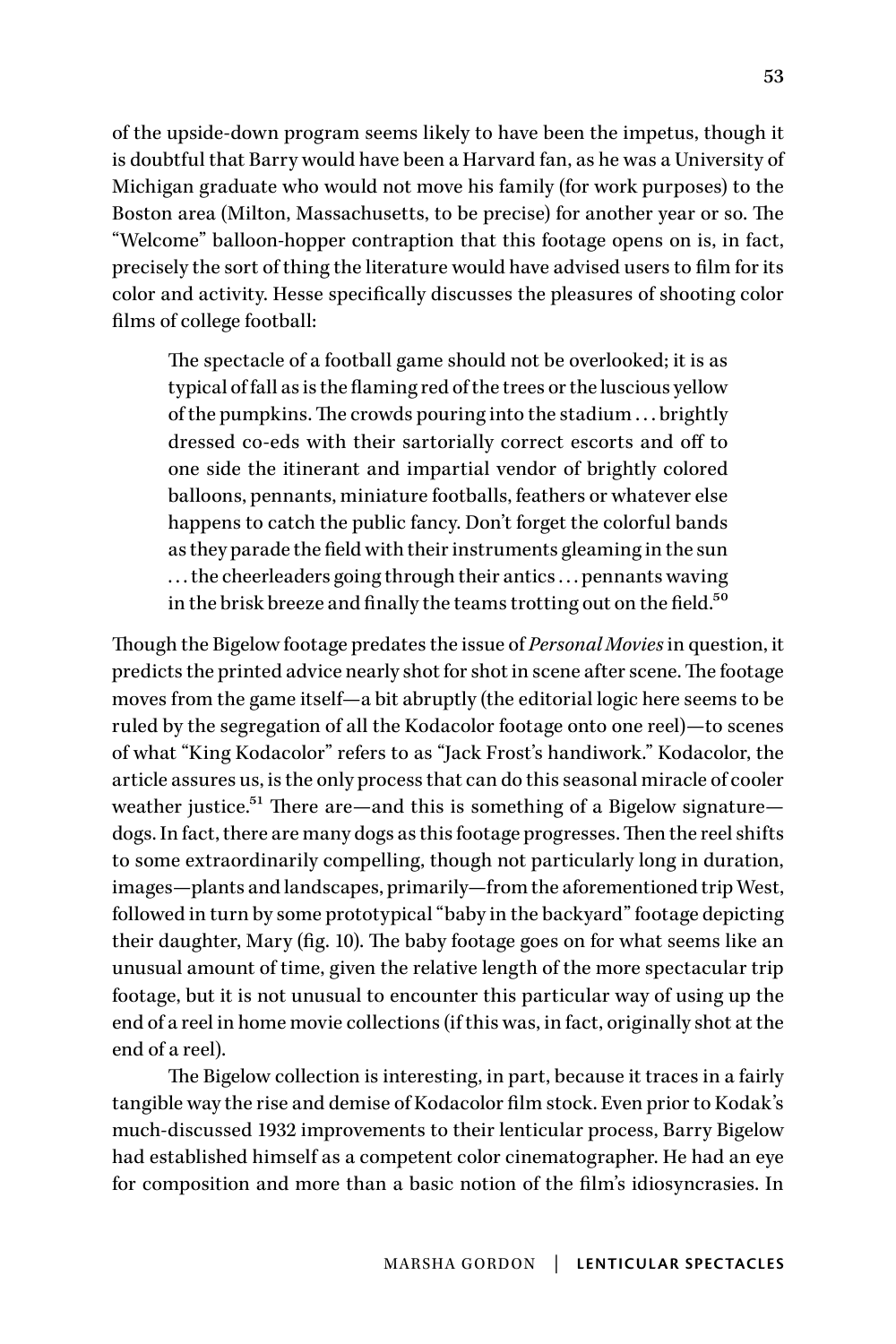![](_page_19_Picture_0.jpeg)

**Fig. 10:** Marj and Barry's daughter, Mary, with Jiggs. When this film is projected, the color of the dog's tongue appears particularly vivid. Bigelow Family Collection, Northeast Historic Film, Bucksport, Maine

what the later literature determined were the unpredictable conditions of fall, he got the most out of existing lighting conditions and, even in his somewhat riskier footage, his images remain crisp, interesting, and (for the most part) in focus. His work in many ways predicts the advice doled out in the pages of *Personal Movies*, capturing on film and in "natural color" nearly every scene recommended in those pages.

Yet, save for a few beautiful scenes shot in Arizona—mostly of the floral and rock-formation variety, which closely resemble some of the footage in one of the professionally produced films he owned about Yosemite—Bigelow elected to shoot what was, one imagines, a quite colorful 8,201-mile trip across the country (with a dip into Mexico) in black and white. Perhaps this is not surprising, given the idiosyncrasies of Kodacolor and its fit within the amateur cinematographer's arsenal. In the case of the Bigelow road trip, it was not for lack of potentially interesting color subjects that the bulk of this trip was shot in black and white. This journey was, in fact, so colorful that at one point the handmade intertitles fill in where the footage does not: a Mexican bullfighting scene cuts to an intertitle that reads "What happened to the gentleman whose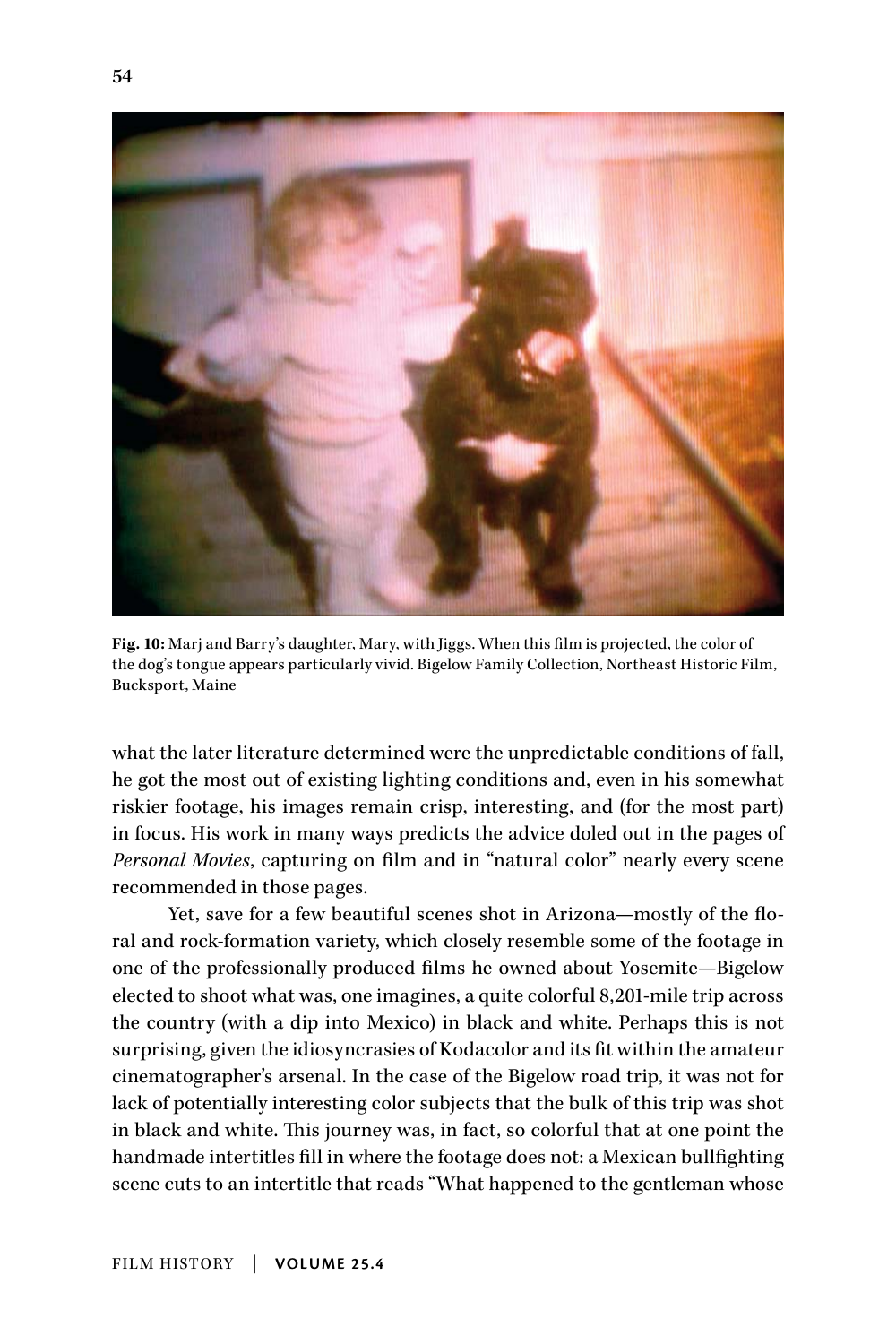pants were *R E D*?," a somewhat inexplicable linguistic replacement for what might have been demonstrated visually, but one that is revealing of Kodacolor's technological drawbacks.

Travel, especially road travel, was one of the amateur's favorite subjects. Oddly, however, for all of its ample advice on when and where to shoot Kodacolor, the literature and advertising for Kodacolor tends to keep its ambitions close to home.52 In one article on the subject, *Personal Movies* contributor Ruth Valentine's "Little Missy Blue Dress" suggests a handful of staged scenarios. The article, published in 1933 after the more sensitive Kodacolor stock had been on the market, begins thus: "Do you experience difficulty in finding suitable material for Kodacolor pictures? Most amateur movie photographers do. Those who have found it rather easy to arrange and film short stories and playlets in black and white become 'stumped' with Kodacolor."<sup>53</sup> The piece goes on to quote, in its entirety, the Mother Goose poem "Little Missy Blue Dress," suggesting a variety of opportunities for posing one's daughter with bunnies, chickens, and ponies. Beyond the bizarre specificity of "Little Missy Blue Dress," there is a tendency in the pages of this publication and elsewhere to recommend finding color-worthy subjects close to home: your neighborhood in winter; your neighborhood in the fall; children trick-or-treating; football games; and staged domestic scenarios.

There seems, in other words, to be a sort of veiled acknowledgment that, in spite of its ability to capture "natural" color, Kodacolor was not a perfect travel companion. Kodak's own advertisements during these years are interesting in this respect: ads for the Ciné-Kodak, for example, often focused on travel and merely mention color, whereas other ads focus on more "local" activities and discuss Kodacolor at length. This, of course, had much to do with the fact that the process required both necessary, special, and potentially damageable equipment (though admittedly not much of it) and ideal lighting conditions. It also suggests an awareness that Kodacolor, for all of its novelty, was not a perfectly integrated process. Askari discusses this in his examination of Alexander Black's Kodacolor work, which, like the Bigelow footage, was spliced together onto one "Kodacolor reel."

The traveler, in other words, perhaps fearing that poor Kodacolor exposure might result in no images of a once-in-a-lifetime journey, would have had to seriously consider hedging his or her bets and shoot in black and white as well—perhaps even with a different camera—if he or she was not willing to shoot an entire reel of Kodacolor before moving on to black and white. This was seemingly Bigelow's strategy. A patent granted on March 17, 1931, to Emil M. Mueller for an "auxiliary reel holder for movie cameras" (US Patent 1,797,175) attempted to solve this problem by acknowledging Kodacolor's expense and exposure issues that created conditions "where a user may desire to expose only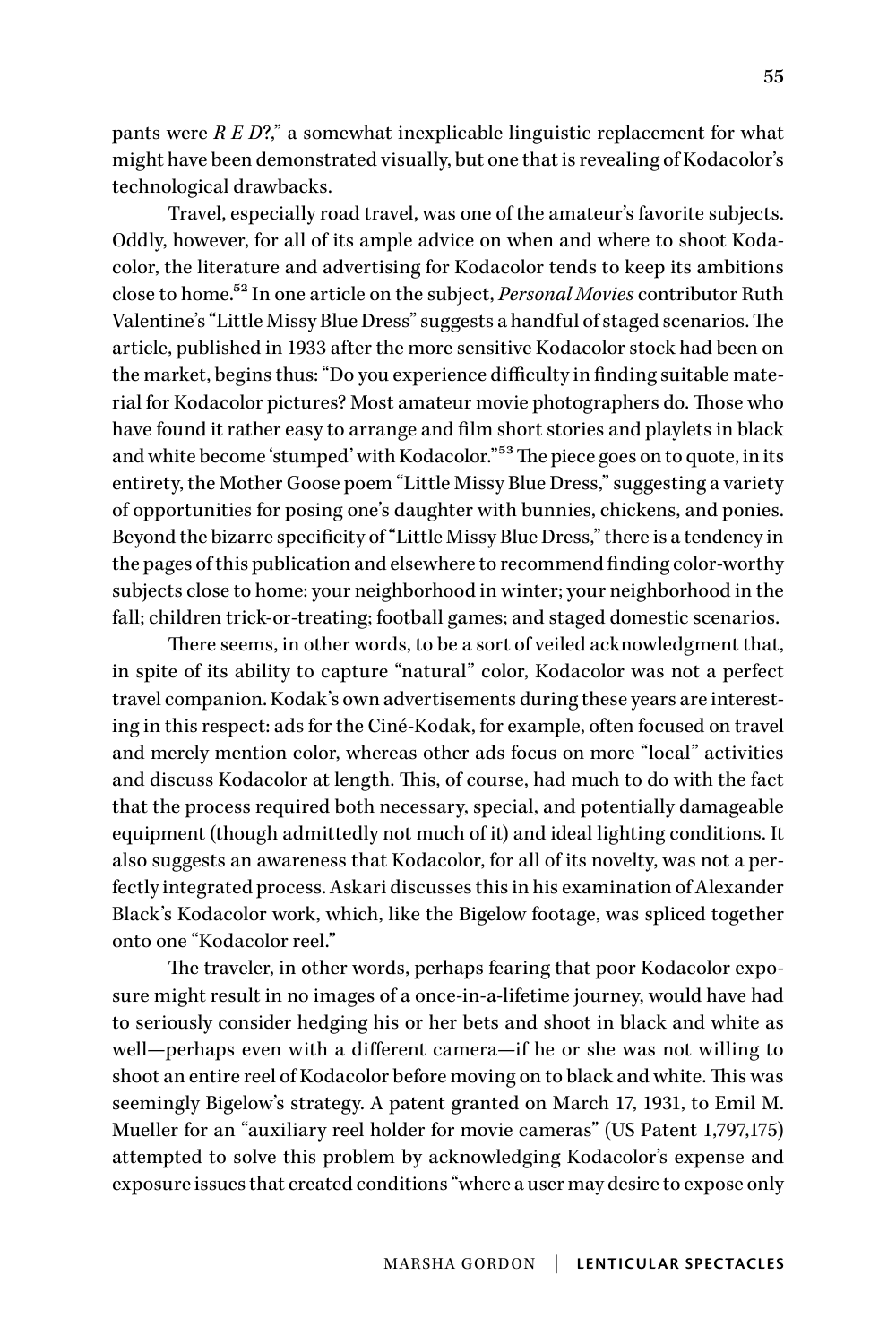a small amount of colored film in between complete reels of black and white pictures." To solve this dilemma, Mueller invented a "removable magazine for special film which may be removed from or inserted in the camera without exposing but a small portion of the special film to the light."<sup>54</sup> Without such an invention at hand, changing stocks would be impractical and wasteful for most amateur cinematographers.<sup>55</sup>

This also created additional challenges at the time of projection. The linear logic of travel, for example, would have been disrupted by the starting and stopping required to show black-and-white and lenticular color films edited together in sequence. One could leave the filter attachment on for the entire reel, but it would reduce the brightness of the image. Alternately, one could change lenses depending on whether or not a given scene was photographed in color or black and white, but finding the expected material on the reel would be challenging. Kodak tried to downplay this in its advertising, claiming that the removal of the Kodascope filter while projecting was a snap: "elapsed time, one second."56 Bigelow's seemingly more practical solution was to make black-andwhite duplicates of his lenticular films, and he edited these, visible lines and all, into his black-and-white reels.

This inconvenience and aesthetic disruption might seem significant today, but for an experienced amateur, Kodacolor provided an alluring way to shoot and project in color. Clearly, the challenges and risks were worth the spectacular nature of the results, and an examination of Kodacolor reels across many amateur collections might yield further evidence about how—as well as how well or how poorly—the film stock was used. What Bigelow left behind and I suspect what remains of Kodacolor in many other home movie collections—is a mix of interesting curiosities: a reel whose internal logic is personal and predicated on what was deemed worthy of this special color technology.<sup>57</sup> The evidence of how one amateur used Kodacolor, discerned from the Bigelow road trip footage as well as the single Kodacolor reel, allows us a glimpse into this pioneering color process. Surely, other collections that include Kodacolor footage could allow scholars to determine if the pattern we see in the Bigelow collection was indeed the prevailing method, or merely one hobbyist's coping mechanism for a desirable but complicated format.

Because Kodacolor was, in the greater scheme of amateur film technology, so short-lived and so special in its function, it affords us an opportunity to better understand how color appealed to end users of the technology, as well as how it was conceived and pitched by the industry. Kodacolor is important precisely because, in the realm of amateur image-making, it provided a truly extraordinary added value, at significant cost during economically challenging times, which put the amateur ahead (in this one respect, at least) of the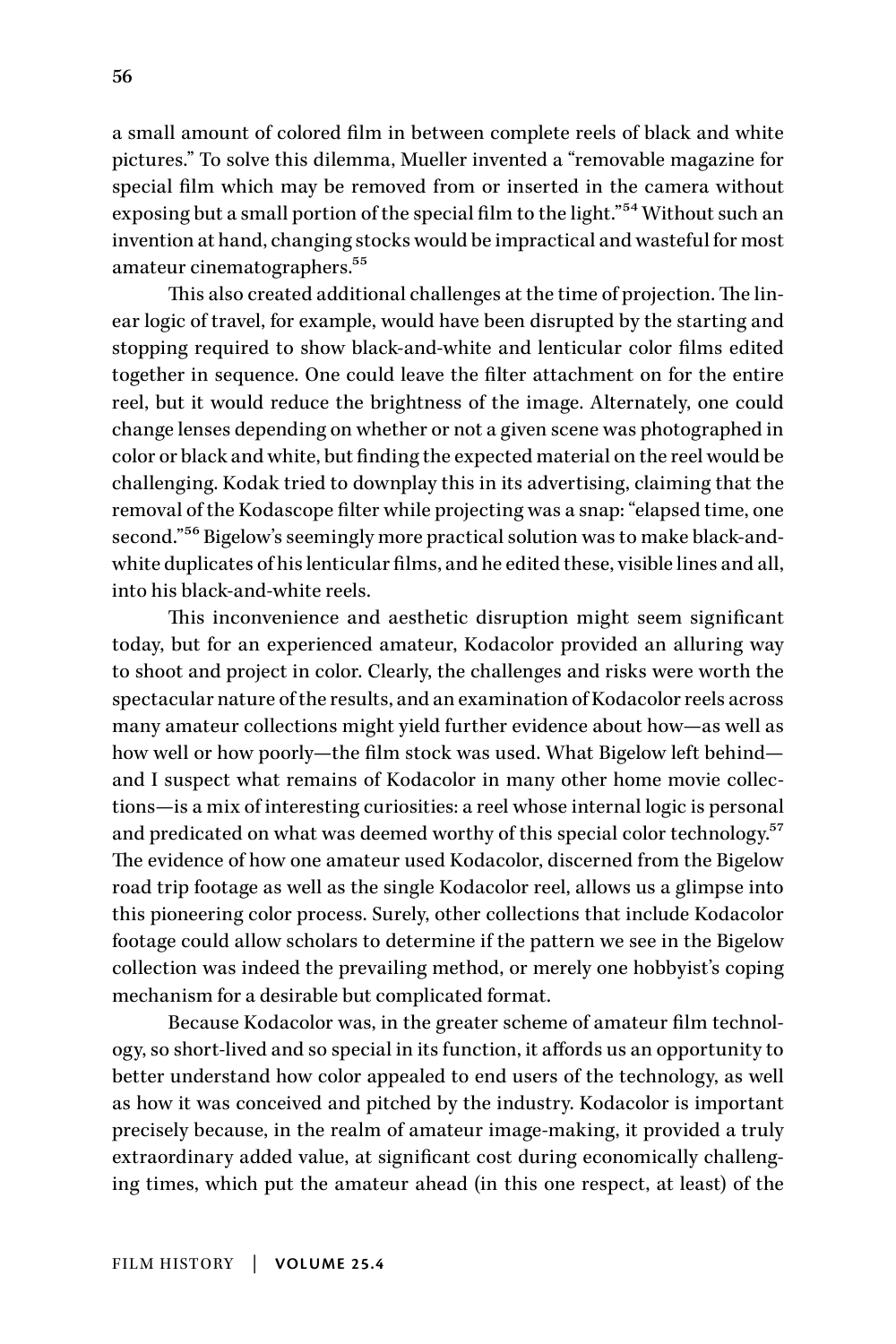professional filmmaker of the time. Film history is littered with short-lived cameras and film formats, each of which reflects the efforts of inventors perpetually trying to figure out the next best thing. In this case, Kodacolor reflects industry efforts to enable people to capture the world the way they saw and experienced it. While there are surely many reels of Kodacolor in archival collections, an institution would need to be committed to either properly digitizing these reels to reflect the color content (at significant additional expense) or to projecting them for researchers with the proper equipment (an effort impractical and unlikely at most archives) for this epiphenomenon of home movie making to be fully understood.

#### *Notes*

This essay has benefitted from the generosity of many kind souls. My deepest gratitude goes to the Bigelow family—especially Lew and Deborah Bigelow, and their daughter, Anna Bigelow, as well as Mary McBride—who allowed me to work with their family films and were willing to share their family history. The incredible Skip Elsheimer, a.k.a. the A/V Geek, first identified this Kodacolor reel at a Home Movie Day event in Raleigh, North Carolina, and he did DVD transfers that allowed me to work closely with the material. While he was working at Northeast Historic Film (NHF) in Bucksport, Maine, Brian Graney made the technical arrangements necessary to project this Kodacolor reel at the 2011 NHF Summer Symposium so that most of us could see for the first time this kind of film projected the way it was meant to be. Brian liberally shared his substantial knowledge of the format, as did Dino Everett, archivist at the Hugh M. Hefner Moving Image Archive at the University of Southern California. Dino also projected this same Kodacolor reel at the 2011 Association of Moving Image Archivists conference, this time with an original, silvered Kodacolor screen that he hauled on the flight from Los Angeles to Austin, Texas. Snowden Becker shared some useful resources about the technology and her insights into the format, and Ralph Sargent of Film Technology Company read a draft of this article and provided valuable technical information based on his extensive experience handling Kodacolor material.

- 1. Kaveh Askari, "Early 16mm Colour by a Career Amateur," *Film History* 21, no. 2 (2009): 150–63.
- 2. Two-color 35mm Technicolor was first developed in 1915 through an additive process not dissimilar in conceptualization—though significantly different in execution—from Kodacolor. It and its consequent two-color Technicolor descendants had significant flaws that kept it from being widely adopted. It was not until 1932, with the introduction of three-strip Technicolor and the release of Disney's *Flowers and Trees*, that color film became a significant contender in theatrical film production, though Disney's exclusive contract with Technicolor kept it out of general production for several years. For more on Technicolor processes and this transitional period, see Scott Higgins, "Demonstrating Three-Colour Technicolor: Early Three-Colour Aesthetics and Design," *Film History* 12, no. 4 (2000): 358–83. On the history of color film, see C. E. Kenneth Mees, "Amateur Cinematography and the Kodacolor Process," *Journal of the Franklin Institute* 207, no. 1 (January 1929): 1–17. It should also be noted that there were professional, nontheatrical applications for Kodacolor, including in the medical profession. See, for example, H. B. Tuttle and R. Plato Schwartz, "The New Cine-Kodak Special in Medicine," *Journal of the Society for Motion Picture Engineers* 11, no. 1 (July 1933): 3–8.
- 3. The quote is from an Eastman Kodak Stores advertisement, "You are invited to see Kodacolor Home Movies in Full Color," *New York Times*, August 21, 1928, 4.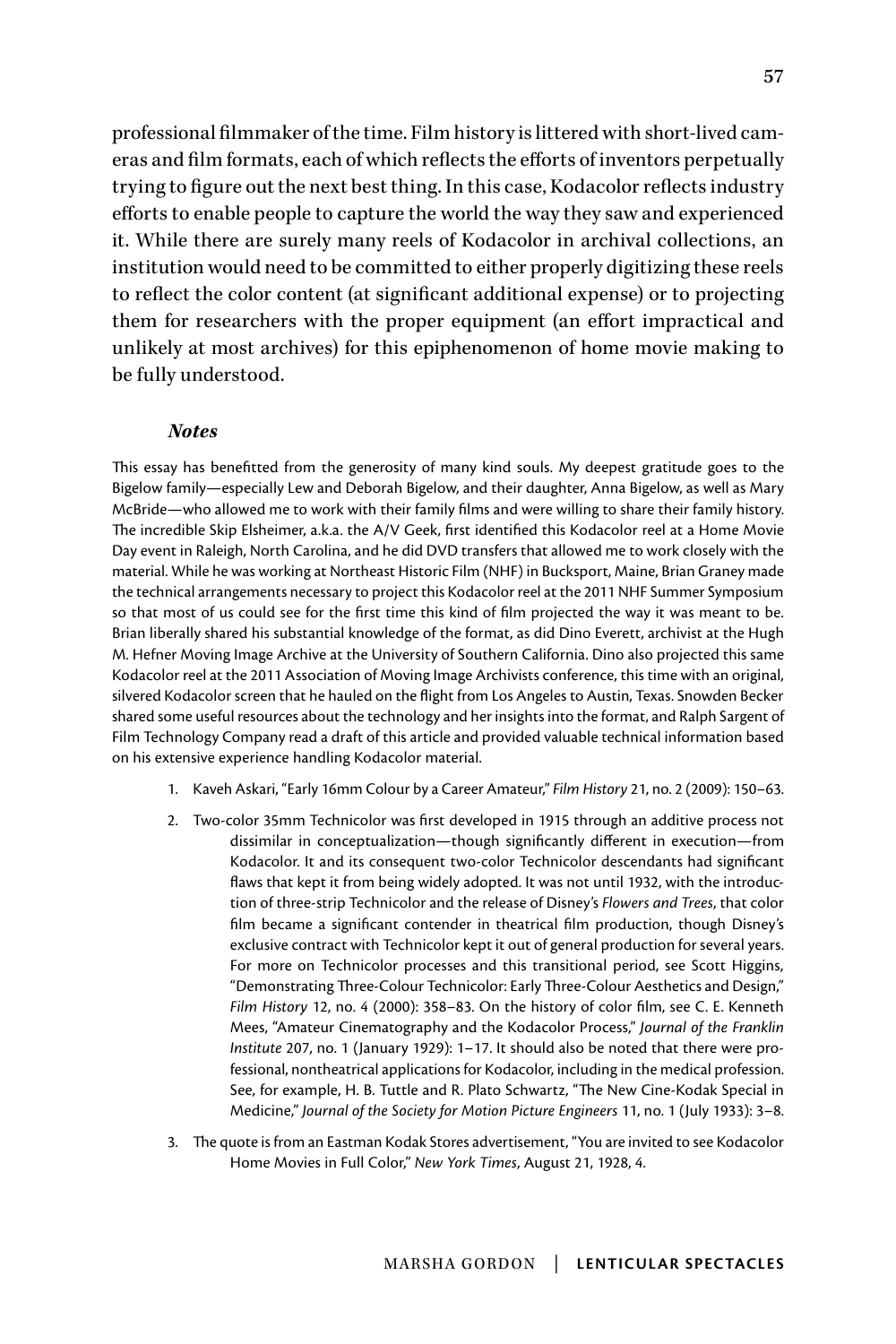- 4. Russell Porter, "Home Movies in Colors, Long an Eastman Dream, Are Shown to Notables," *New York Times*, July 31, 1928.
- 5. Hiram Percy Maxim, "Color Comes to the Amateur," *The Movie Makers*, September 1928, 614, 615. *The Movie Makers* was the magazine of the Amateur Cinema League.
- 6. Ibid. Slip-on projection filters converted preexisting projectors to exhibit Kodacolor in color; later projector lenses had the filters built in.
- 7. "Gets Entire Credit for Color Movies," *New York Times*, August 3, 1928, 17.
- 8. Eastman Kodak Stores advertisement, *Los Angeles Times*, December 16, 1928, H32.
- 9. Eastman Kodak Stores advertisement, *Los Angeles Times*, April 6, 1930, J32 (original italics).
- 10. C. E. K. Mees, quoted in Porter, "Home Movies in Colors."
- 11. F. B. Phillips, "The Kodacolor Process," *The Geographical Journal* 80, no. 3 (September 1932): 240.
- 12. Mees, quoted in Porter, "Home Movies in Colors."
- 13. Mees, "Amateur Cinematography and the Kodacolor Process," 15–16.
- 14. Mees also noted that a supplementary lens called a "compensator . . . places images of the color filters at the right point in the optical system," thereby replicating the filmed color more precisely at the time of exhibition. This was, in fact, an optical field flattener (ibid., 17).
- 15. Porter, "Home Movies in Colors."
- 16. Ibid.
- 17. See, for example, advertisements in the *Los Angeles Times* on December 16, 1928, and August 17, 1930; and in the *New York Times* on June 4, 1929.
- 18. Eastman Kodak Company Kodacolor advertisement, *New York Times*, August 6, 1928, 11 (original italics).
- 19. Askari, "Early 16mm Colour," 157.
- 20. Eastman Kodak Company Kodacolor advertisement, *New York Times*, August 6, 1928, 11.
- 21. "Color Movies Shown Here," *New York Times*, August 2, 1928, 25.
- 22. *How to Use the Ciné-"Kodak" Model K* [user manual] (London: Kodak Ltd., n.d.), 20 (original italics), accessed October 2, 2013, from CineInformation, http://static.cineinformation. org/wp-content/uploads/2010/08/Kodak-Camera-Cine-Kodak-Model-K-User-Manual-Digital-Reproduction.pdf.
- 23. Ibid., 32.
- 24. Ibid., 34.
- 25. Ibid., 35.
- 26. Ibid., 48.
- 27. Eastman Kodak Company advertisement, *Los Angeles Times*, December 8, 1929, 17.
- 28. "What's Behind Your Stock," *Los Angeles Times*, November 18, 1930, 14.
- 29. Eastman Kodak Stores advertisement, *Los Angeles Times*, April 6, 1930, J32.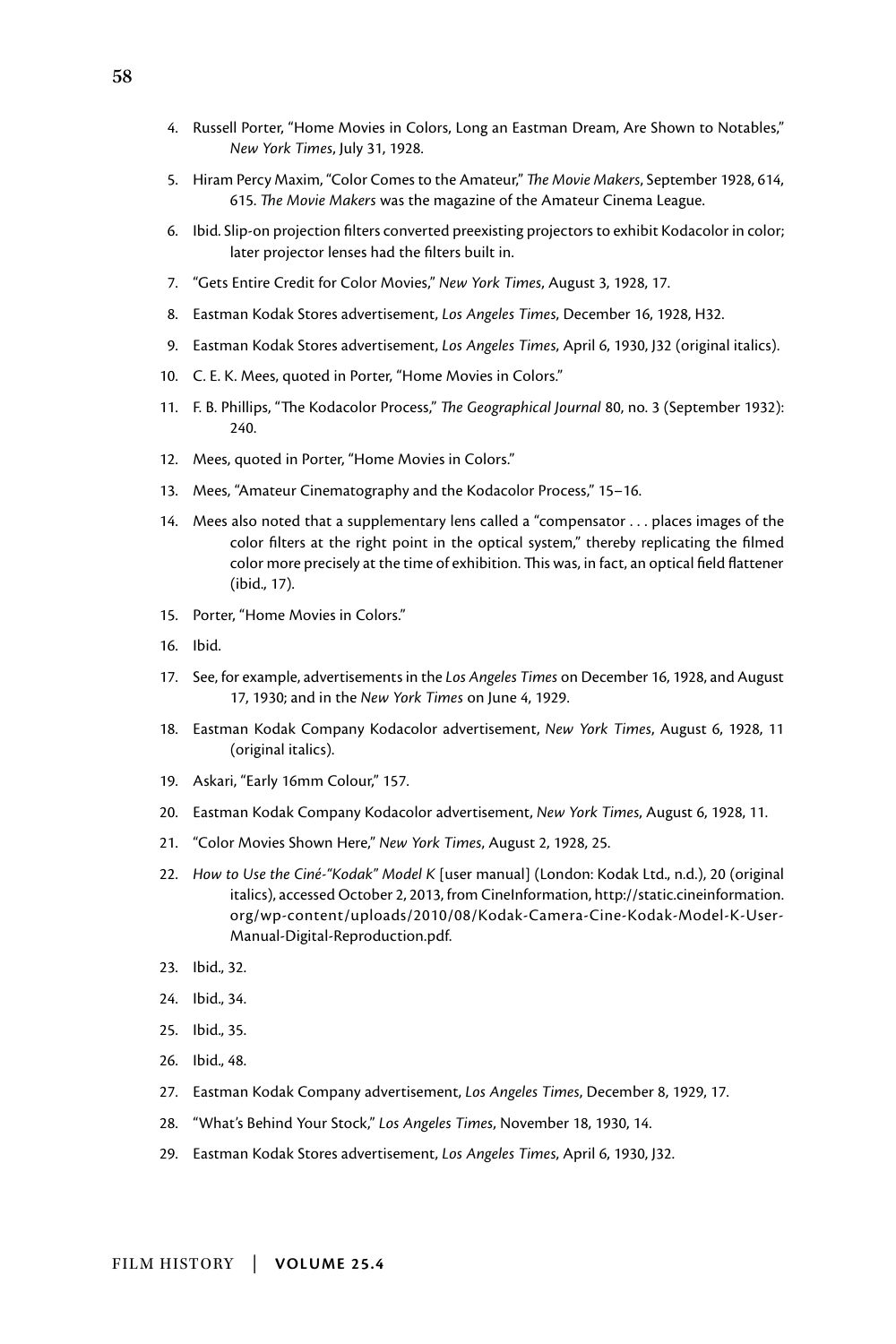- 30. Porter, "Home Movies in Colors"; and Phillips, "The Kodacolor Process," 242. Equipment costs appear in numerous places, including "The Eastman Kodak Company presents Kodacolor" advertisement from *The Movie Makers*, August 1928, 522ff.; and "Color Movies Shown Here," 25.
- 31. *How to Use the Ciné-"Kodak" Model K*, 46.
- 32. Porter, "Home Movies in Colors."
- 33. Ibid.
- 34. Roderick T. Ryan, *A History of Motion Picture Color Technology* (New York: Focal Press, 1977), 51. Ryan also discusses a failed 1951 attempt by Kodak and Twentieth Century-Fox to utilize lenticular color film for commercial theaters (Eastman Embossed Print Film), which was revisited again with limited commercial success in 1956 with Eastman Embossed Color Kinescope Recording Film for color television. A *New York Times* article from February 16, 1930, "New Color Film Process," intriguingly reports that Karl Freund was coming to the United States to "work on a new process for developing colored films . . . similar to the Kodacolor method used by Eastman . . . This camera technician's method, as yet unrevealed, permits the duplication of any number of color prints employing all three primary colors." According to Ralph Sargent, "Eastman embossed color kinescope film was a 35mm film in which the lenticules ran perpendicular to the running direction of the film. It used a different filter layout and a different approach to reconstructing the color image. Used by NBC prior to the development of color videotape, this lenticular film was the dominant system for program time-delay for color programs produced on the East Coast and shown three hours later on the West Coast. More than nine million feet of this film was used by NBC for this purpose . . . Unfortunately, very little of this material still exists as NBC ordered its destruction to allow their vault space for videotape." Ralph Sargent, e-mail to the author, January 13, 2013.
- 35. See, for example, an advertisement for Davega Camera Stores announcing "News for Movie Amateurs" regarding Kodachrome color film (*New York Times*, May 28, 1935).
- 36. The accession number for the Bigelow Family Collection is Acc. 2662. The collection contains fourteen reels of silent, black-and-white and color 16mm film totaling approximately 5,050 feet. I first encountered the collection at the annual Home Movie Day in Raleigh, North Carolina, an event that I coorganize. Family members believe that many reels of film have been lost over the years, so this cannot be considered a complete collection of family films.
- 37. All of the information about the Bigelow family was acquired through a series of interviews conducted in 2011 and 2012, in person, via e-mail, and on the phone, with Mary McBride, Lew and Deborah Bigelow, and Anna Bigelow.
- 38. *A* and *B* wind indicates the position of the emulsion, which contains the image, in the camera. *B* wind is the normal position with the emulsion facing the camera lens. *A* wind is the reverse, with the emulsion facing away from the lens. Typically, *A* wind is the position for a contact print or duplicate from the camera original. The Kodacolor process required that the film be exposed through the base so that the lenticules come into play; thus, the camera original is *A* wind. Since acetate film base is 5/1000 of an inch thick, a focus shift in projection occurs if the two different types of film (standard black-and-white or color film vs. Kodacolor film) are spliced together on the same reel for projection. Thanks to Ralph Sargent of Film Technology Company for explaining these technical specifications to me.
- 39. Askari, "Early 16mm Colour," 158.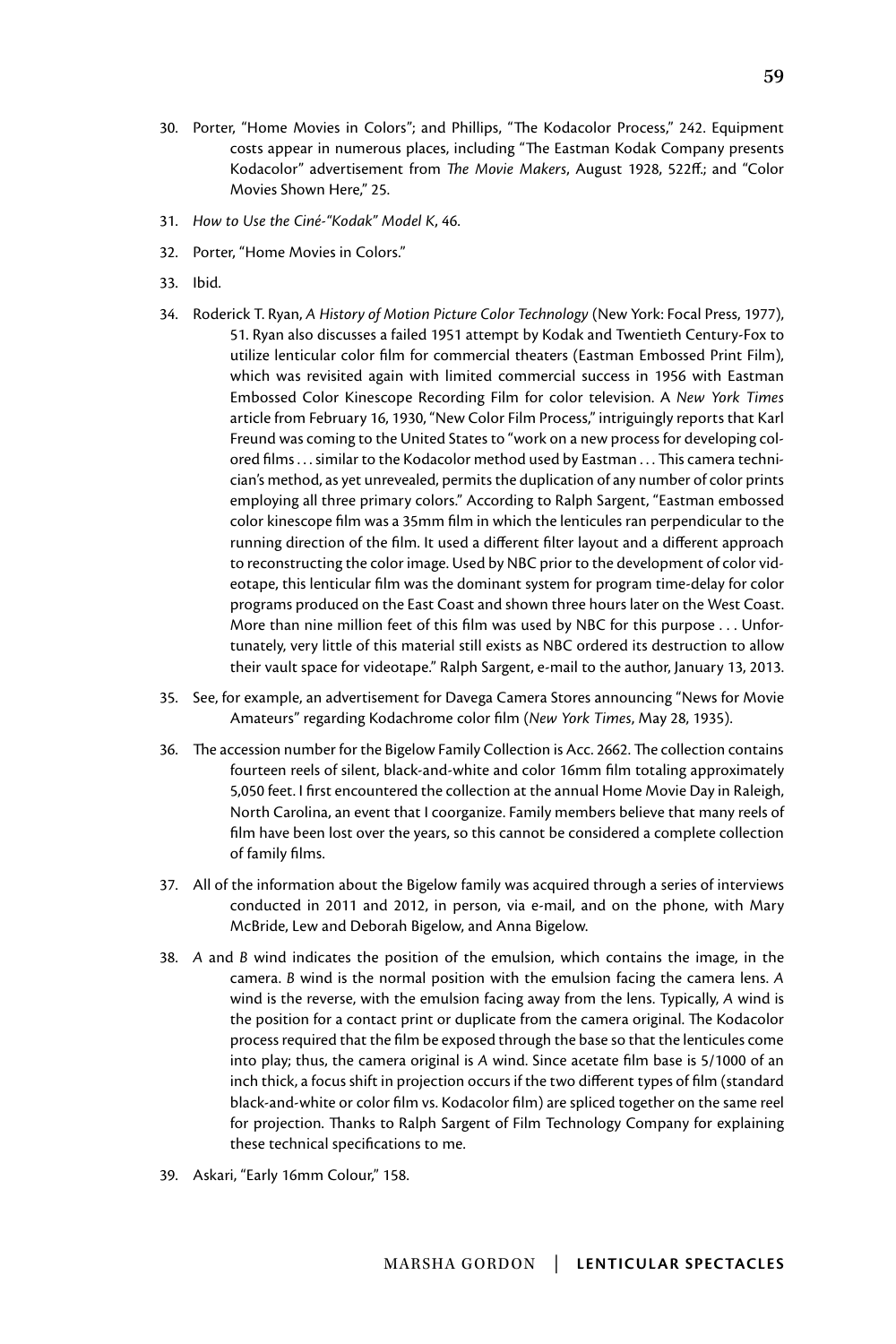- 40. Ibid., 157.
- 41. Barry Bigelow to "Arch," 23 October 1929, Bigelow family personal collection.
- 42. For more on the Amateur Cinema League, see Alan D. Kattelle, "The Amateur Cinema League and Its Films," *Film History* 15, no. 2 (2003): 238–51.
- 43. George Hesse, "King Kodacolor," *Personal Movies*, October 1932, 11–13.
- 44. "The Season of Color," *Personal Movies*, July 1933, 154–55.
- 45. Hesse, "King Kodacolor," 11.
- 46. See the University of Michigan Athletics History website entries for football in 1929, accessed October 2, 2013, http://bentley.umich.edu/athdept/football/fbteam/1929fbt.htm. Part of the Bentley Historical Library at the University of Michigan in Ann Arbor, the Athletics History project chronicles everything Wolverines-related, from the building of the stadium in 1927, to the dates, scores, and attendance records of games played both away and at home. They also archive and make accessible (in a section called "The Art of Football") the team's many colorful game-day programs: http://bentley.umich .edu/athdept/football/fbart/index.html. Michigan won this particular game, by the way—fourteen to twelve.
- 47. What's New in Personal Movie Equipment?, *Personal Movies*, June 1932, 9. See also A. L. Gilks, "Kodacolor Comes Indoors," *American Cinematographer*, May 1933, 23ff.
- 48. What's New in Personal Movie Equipment?, 9.
- 49. Hesse, "King Kodacolor," 13.
- 50. Ibid.
- 51. Ibid., 11.
- 52. There are exceptions to this domestic orientation, such as a Ciné-Kodak and Kodacolor advertisement from Willoughbys camera shop in New York City, which reads: "MOVIES of your Southern trip in natural COLORS As easy as taking snapshots. The gorgeous foliage of a Miami Landscape—the brilliant colorings of a Southern Beach Scene . . . are now easily obtainable" (*New York Times*, February 28, 1929). There are other advertisements that promote using the Ciné-Kodak to film vacations, but the use of Kodacolor in such applications is minimized. See, for example, advertisement for Abe Cohen's Exchange camera store, *New York Times*, May 29, 1929; and advertisement for the Trinity Talking Machine Co., *New York Times*, June 12, 1929.
- 53. Ruth Valentine, "Little Missy Blue Dress," *Personal Movies*, March 1933, 52. Note the reference to playlets also appears in an advertisement from Willoughbys camera shop: "Scenes, people, playlets, anything that moves can be taken in COLORED MOVIES with your Cine Kodak Equipped for Kodacolor" (*New York Times*, February 26, 1929).
- 54. Thanks to Snowden Becker for sharing this US Patent Office document with me.
- 55. According to Ralph Sargent, "The Simplex Corporation, well known for its 35mm theatrical projectors, manufactured a 16mm magazine camera built to shoot Kodacolor and may have been licensed to use Mueller's patent." Ralph Sargent, e-mail to the author, January 13, 2013.
- 56. "The Eastman Kodak Company presents Kodacolor," *The Movie Makers*, 522.
- 57. According to Ralph Sargent, who has done preservation work on many thousands of feet of Kodacolor film, Kodacolor was adopted and used by many amateurs with some